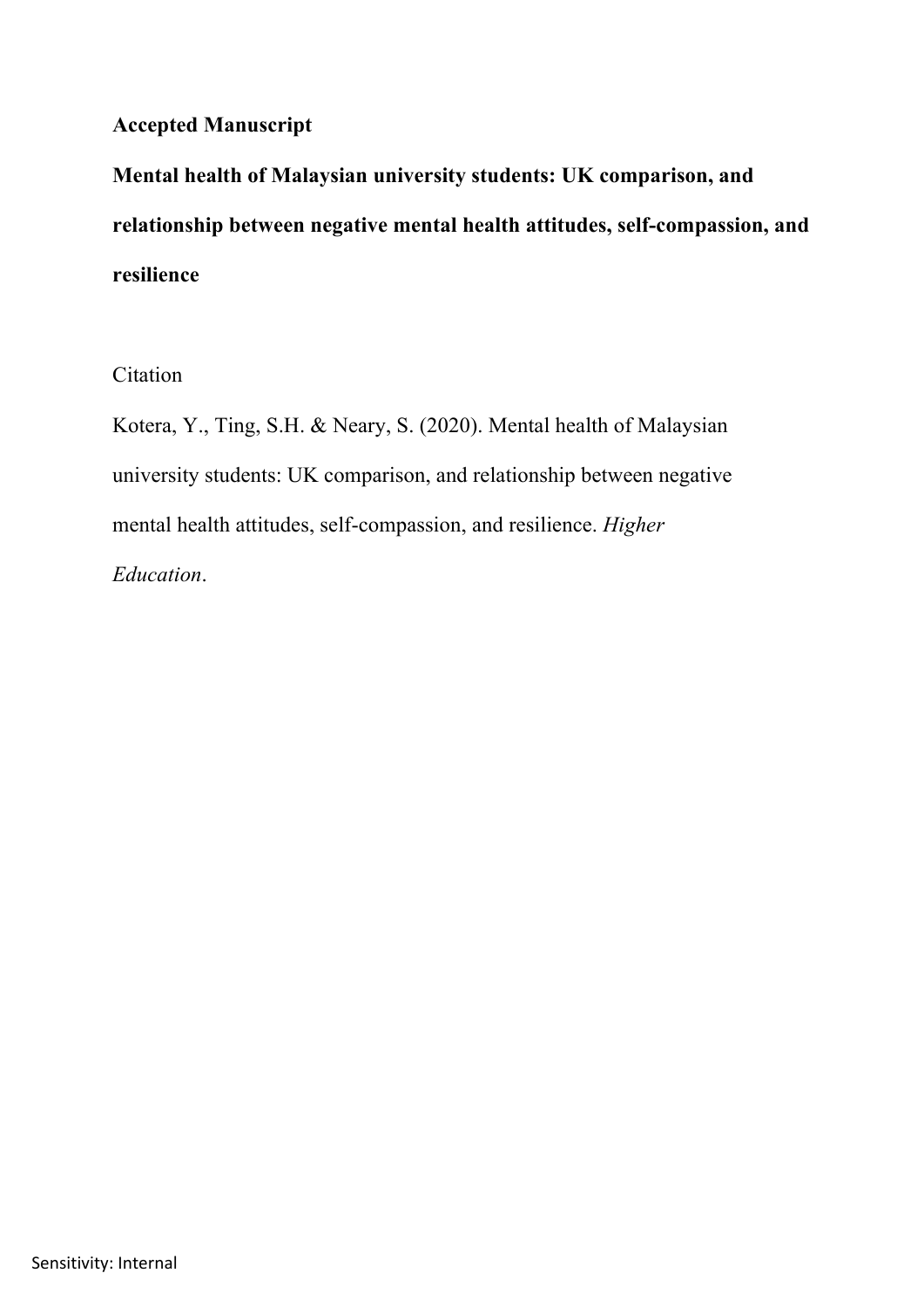# **Mental health of Malaysian university students: UK comparison, and relationship between negative mental health attitudes, self-compassion, and resilience**

#### **Abstract**

Poor mental health of university students is becoming a serious issue in many countries. Malaysia - a leading country for Asia-Pacific education - is one of them. Despite the government's effort to raise awareness, Malaysian students' mental health remains challenging, exacerbated by the students' negative attitudes towards mental health (mental health attitudes). Relatedly, self-compassion and resilience have been reported to improve mental health and mental health attitudes. Malaysian students (n=153) responded to paperbased measures about mental health problems, negative mental health attitudes, selfcompassion and resilience. Scores were compared with 105 UK students, who also suffered from poor mental health and negative mental health attitudes, to make a cross-cultural comparison, to contextualise Malaysian students' mental health status, using t-tests (Aim 1). Correlation, path, and moderation analyses were conducted, to evaluate the relationships among these mental health constructs (Aim 2). Malaysian students scored higher on mental health problems and negative mental health attitudes, and lower on self-compassion and resilience than UK students. Mental health problems were positively associated with negative mental health attitudes, and negatively associated with self-compassion and resilience. While self-compassion mediated the relationship between negative mental health attitudes and mental health problems (high self-compassion weakened the impacts of negative mental health attitudes on mental health problems), resilience did not moderate the same relationship (the level of resilience did not influence the impact of negative mental health attitudes on mental health problems). Self-compassion training was suggested to counter the challenging mental health in Malaysian university students.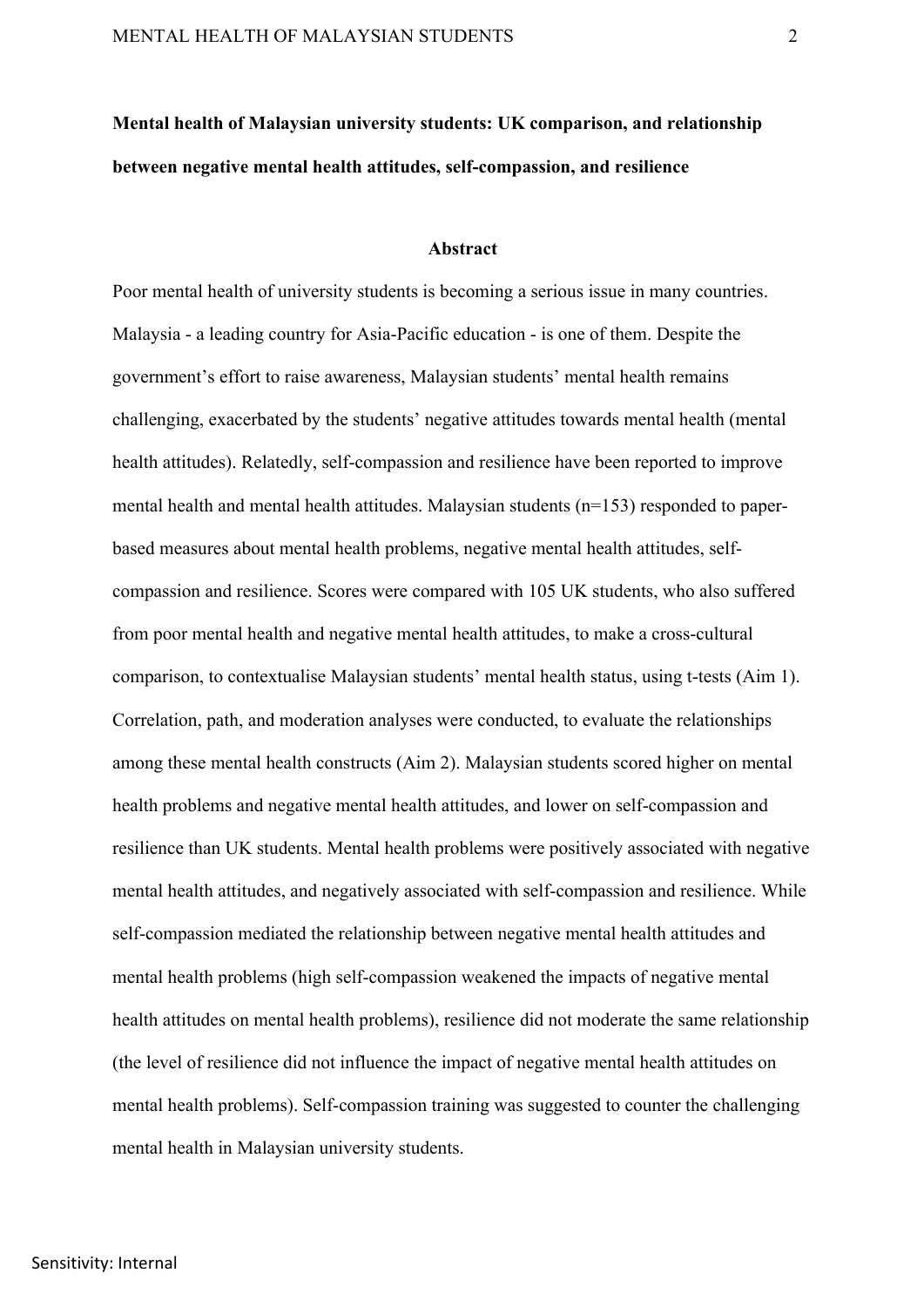Keywords: self-compassion; mental health attitudes; mental health; Malaysian students;

cross-cultural comparison; resilience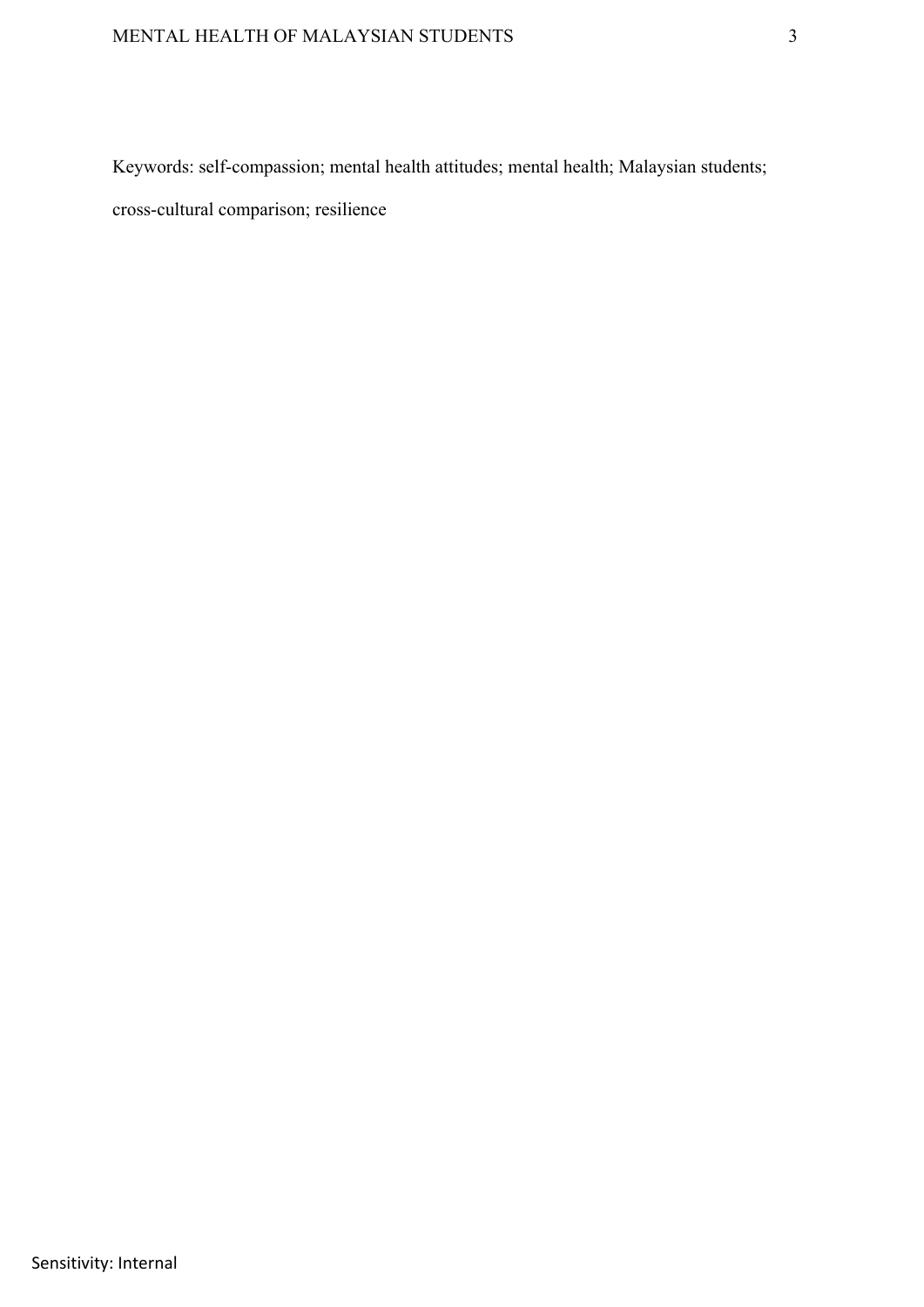#### **Introduction**

#### *Concerning Mental Health of Malaysian Students*

Although still under debate, mental health is commonly defined as a dynamic state of internal equilibrium, entailing the ability to cope with life's challenges to function in social roles (Galderisi et al. 2015). Good mental health is related to higher functioning and achievement, while poor mental health is related to lower productivity and poorer attainment (Royal College of Psychiatrists 2011). It is no surprise that good mental health and wellbeing were paid attention to, as one of the United Nations' 17 sustainable development goals ('Good health and well-being'; 2015). Poor mental health of university students has been reported in many countries, commonly recording high rates of depression, anxiety and high stress (Brown 2018; Mey and Yin 2015). Among American university students, 15% identified as having depression with 36% taking regular medication (American College Health Association 2008). In UK-based research, Aronin and Smith (2016) reported that a quarter of students suffered from some type of mental health problems. Likewise, among Asian university student populations, 9% of Chinese students had high prevalence of depressive symptoms (Song et al. 2008), 21% of Japanese students had experienced major depressive episode over a period of a year (Tomoda, Mori, Kimura, Takahashi and Kitamura 2000), and 41% of Hong Kongese students reported a high level of anxiety (Wong, Cheung, Chan, Ma and Tang 2006). These raise concerns as the majority (75%) of long-term mental disorders start to develop by the age of 25 (Kessler et al. 2007). Poor mental health of university students does not exclude Malaysia - one of the leading countries for higher education in Asia-Pacific region (Knight and Sirat 2011; Lee 2014). The rate of Malaysian students who suffer from mental health problems doubled in less than a decade (10% in 2011 to 20% in 2016; Hezmi 2018) for example, approximately 30% of medical students in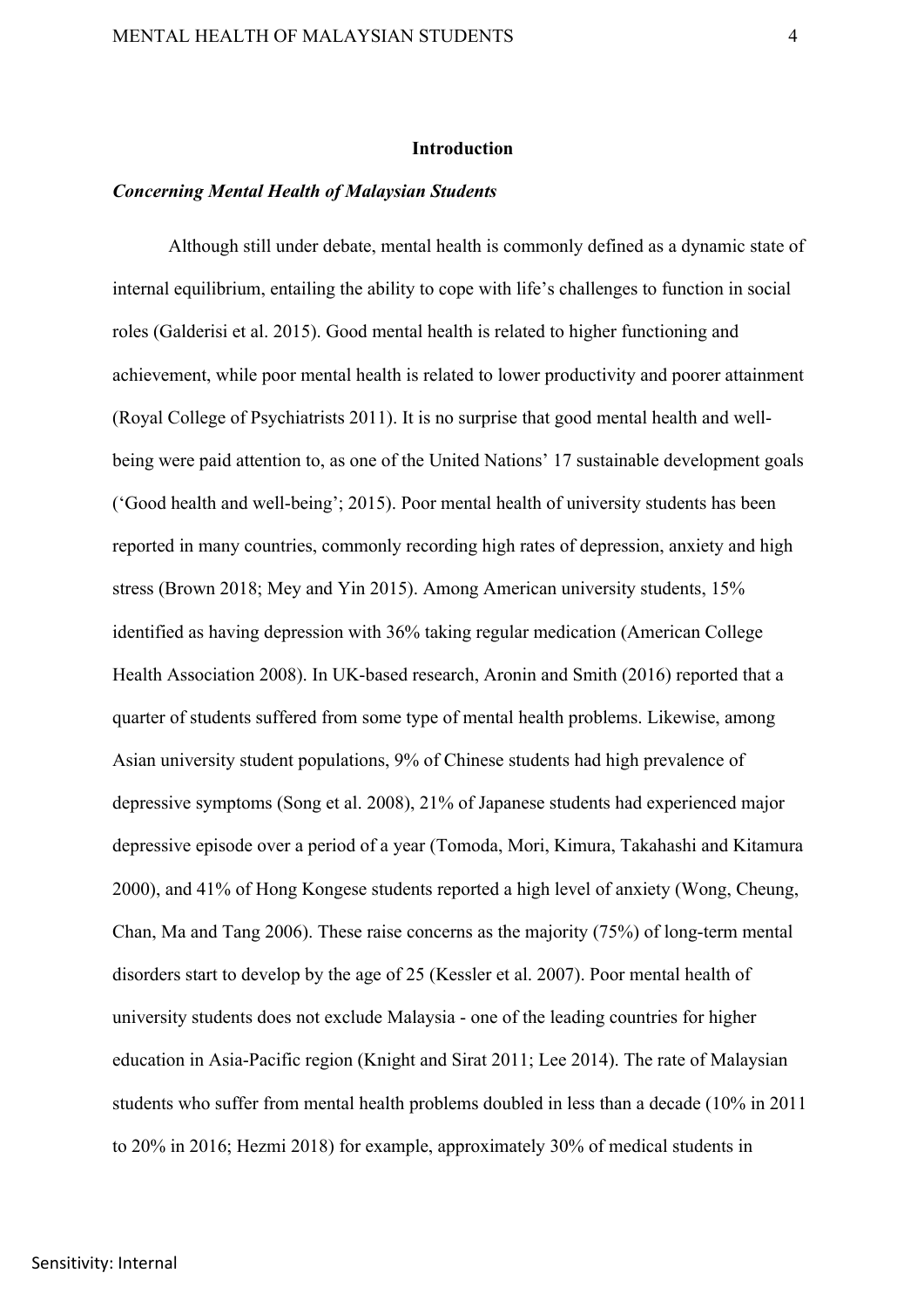Malaysia (*n*=761) reported high prevalence of stress (Yusoff, Abdol Rahim and Yaacob 2009), associated with depression and anxiety (Rosal et al. 1997; Shapiro, Shapiro and Schwartz 2000).

Though several reasons have been reported for university students' poor mental health globally (e.g., increased mental distress in youth [Ross, et al. 2017]; a lack of personalised support due to a large cohort [Bathmaker 2003]; social media [Jacobsen and Forste 2011]; financial stress caused by increased tuition fees [Gani 2017]), some of the leading causes of Malaysian students' mental health problems were related to heavy workload, financial difficulties, and family issues (Ministry of Health 2016; Yusoff et al. 2009). A recent restructuring in Malaysian higher education, categorising public universities into research, field-specific, and comprehensive (Ministry of Higher Education 2012), may be affecting students' mental health negatively, as students underwent uncertainty in this transformation, leading to high anxiety (Mey and Yin 2015).

#### *Malaysian Government's Approach*

Today approximately 30% of people in Malaysia aged 16 years or older have mental health problems (Hassan, Hassan, Kassimand and Hamzah, 2018), with the estimated costs exceeding 80 million USD (Manaf, Aljunid and Rahman 2009). To address increasing needs of mental health support, the government launched the National Strategic Mental Health Action Plan considering i) accessibility to mental health services, ii) collaboration across agencies, iii) mental health promotion, iv) development of mental health staff, v) first aid, and vi) research in the next five years (2016-2020; Ministry of Health 2016), however its effects still remain uncertain. While the Ministry of Education in Malaysia envisions more internationally competitive academic outputs (e.g., Vision 2020; Grapragasem et al. 2014;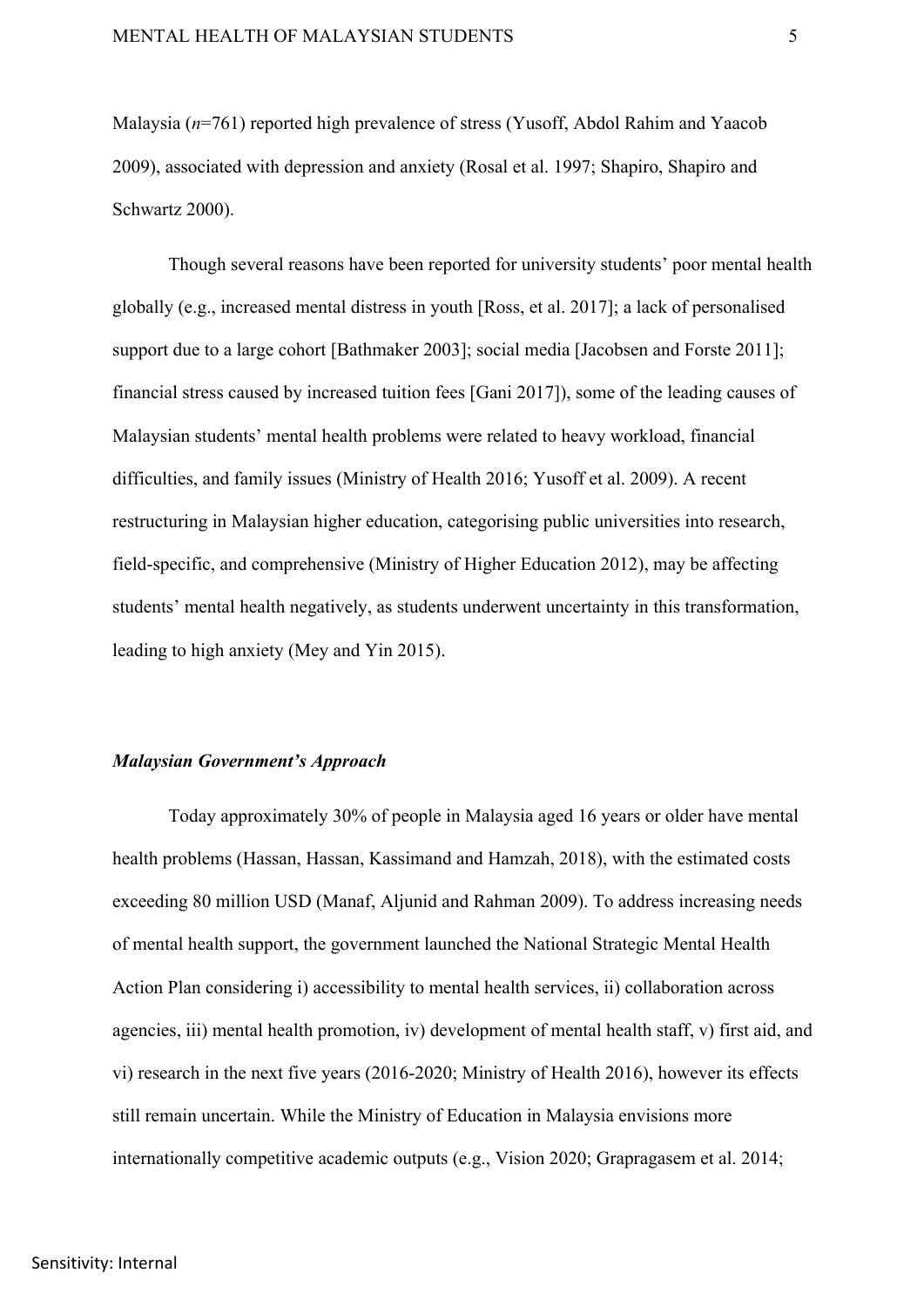Ministry of Education 2012), these findings and facts suggest a need for exploring the mental health of Malaysian students.

#### *Poor Help-Seeking among Malaysian Students*

Additionally, students' low help-seeking was considered to undermine their poor mental health even further (Ministry of Health 2016): 10-35% of people in Malaysia who could benefit from mental health support, were not receiving support (Crabtree and Chong 2000; Chong, Mohamad and Er 2013). Poor mental health itself is a serious issue, however, it can lead to other diverse problems, for example it is associated with reduced academic achievement and professional development (Hashim, Freddy and Rosmatunisah 2012; Poh Keong et al. 2015), interpersonal conflicts (Clark and Rieker 1986), sleep disturbance (Niemi and Vainiomaki 2006), low concentration, poor decision-making (Shapiro et al. 2000), resulting feelings of inadequacy (Yusoff et al. 2009). These can hinder students' learning and research outputs - a highly valued university priority, reported by 250 Malaysian academics across 25 universities (Ghasemy et al. 2018).

### *Negative Attitudes Towards Mental Health Problems*

Poor mental health of Malaysian students may be exacerbated by their negative attitudes towards mental health problems (Hanafiah and Van Bortel 2015; Yeap and Low 2009). Negative mental health attitudes refer to beliefs that mental health suffers are weak, incompetent, and unable to take care of themselves (Kotera & Maughan 2020), therefore when internalised, they can cause feelings of shame (Kotera, Gilbert, Asano, Ishimura & Sheffield 2019b). Indeed, negative attitudes towards mental health among university students are high in many countries (Hyun, Quinn, Madon and Lustig 2006; Laidlaw, McLellan, and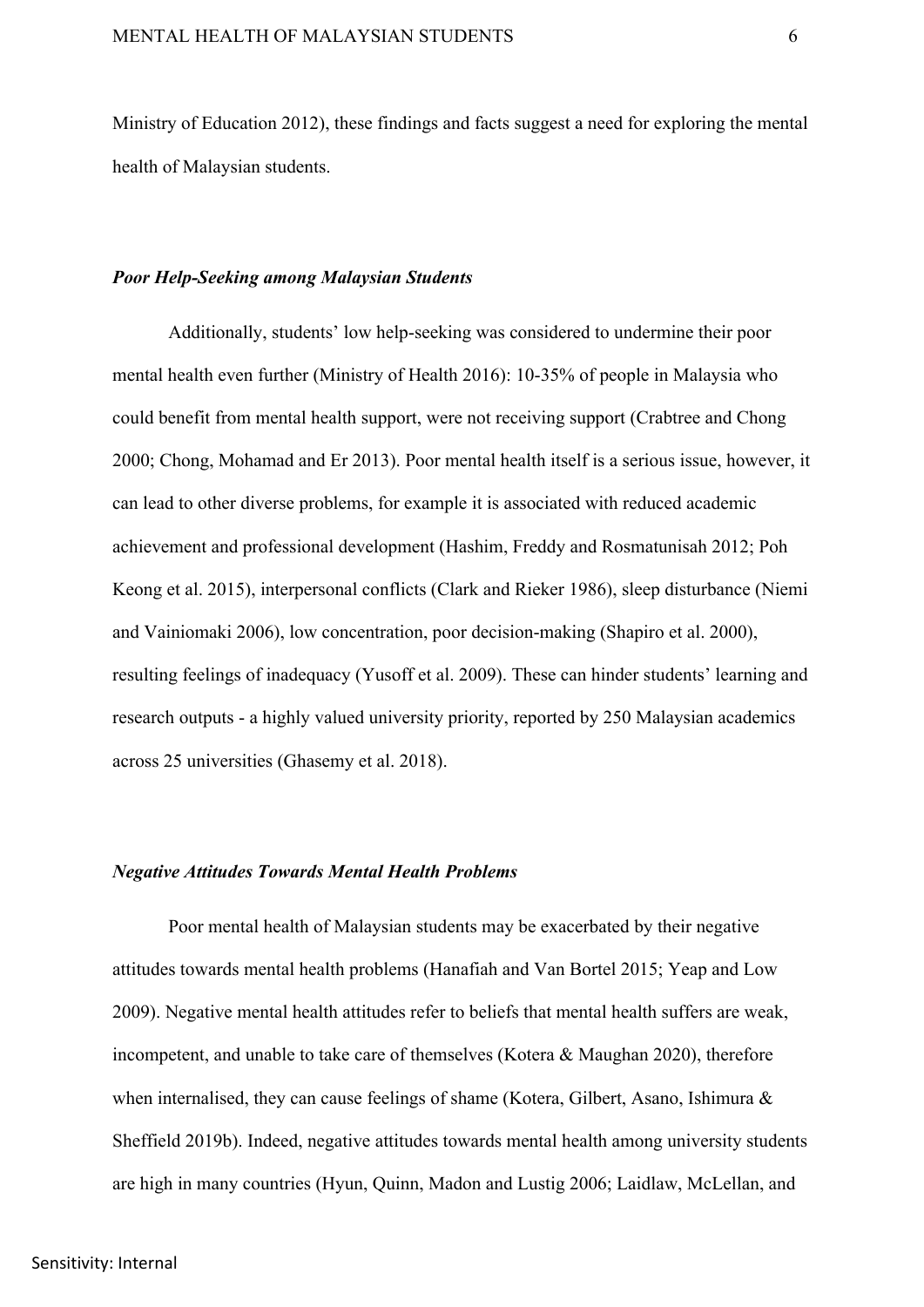Ozakinci 2016), but particularly high in Asia (Al-krenawi et al. 2009; Gilbert et al. 2007). Asians are ashamed of disclosing their mental health problems, compared with the other groups (Haroz et al. 2017). Mental health attitudes (i.e., general attitudes towards mental health problems, and shame about those problems) were associated with, and predicted poor mental health (Kotera, Conway & Van Gordon 2019a; Kotera, Green & Sheffield 2019c). However, to date these relationships have not been examined in Malaysian students, indicating a need for exploration. Elucidating these relationships can inform the impacts of mental health attitudes on mental health in Malaysian students, which may help develop new approaches to mental health (Kotera & Ting 2019). We hypothesised that mental health would be associated with mental health attitudes (H1a), and mental health attitudes would predict mental health (H2).

H1a: Mental health problems would be positively associated with negative mental health attitudes.

H2: Negative mental health attitudes would positively predict mental health problems.

#### *Self-Compassion and Resilience*

Another contributing factor to Malaysian students' mental health are poor coping strategies (Ministry of Health 2016). Coping strategies are commonly regarded as behavioural and psychological efforts to tolerate or minimise negative emotional impacts from stressful events (Taylor 1998). Studies have reported that self-compassion and emotional resilience (hereafter 'resilience') undergird our coping skills, which could reduce mental health problems (Kotera, Green & Sheffield 2019d; Muris, van den Broek, Otgaar, Oudenhoven and Lennartz 2018; Williams 2016). Self-compassion refers to a healthy formation of self-reassurance, entailing (i) kindness to one's inadequacy, (ii) understanding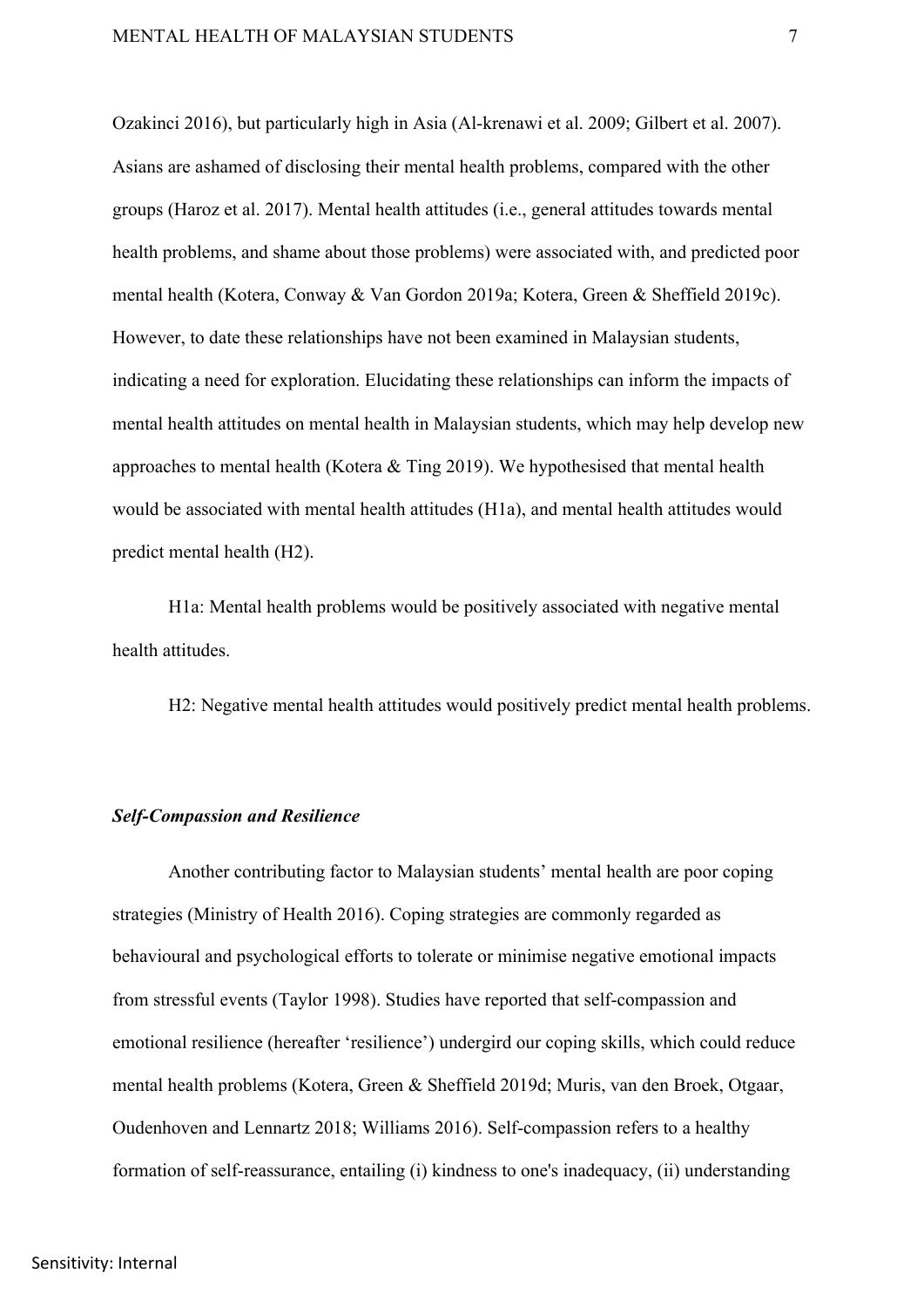that discomfort is an inevitable human experience, and (iii) acknowledgement of painful emotions (Neff 2003). These components can help an individual to cope with negative mental health constructs including loneliness (Akin 2010) and shame (Gilbert and Procter 2006). Self-compassion was associated with mental health, and a stronger independent predictor for mental health than shame and motivation in 144 UK students (Kotera, Conway & Van Gordon 2019a). Cultivating self-compassion could lead to better mental health (Kotera, Green & Sheffield 2019c). Whilst previous research reported that self-compassion mediated the relationship between mental health attitudes and mental health in a Japanese population (Kotera et al. 2019b), the role self-compassion plays in this relationship (negative mental health attitudes and mental health problems) among Malaysian students has not been explored. Considering the cultural similarities to Japan (Hofstede, Hofstede and Minkov 2010), we hypothesised that (i) mental health problems would be negatively associated with self-compassion (H1b), and (ii) self-compassion would mediate the relationship between negative mental health attitudes and mental health problems in Malaysian students (H3). Exploring these relationships could help to suggest alternative solutions to poor mental health in Malaysian students, targeting self-compassion (instead of directly engaging with mental health).

H1b: Mental health problems would be negatively associated with self-compassion.

H3: Self-compassion would mediate the relationship between negative mental health attitudes and mental health problems.

Similarly, resilience has also been reported for its protective effects on mental health. Though its definition is still being debated, it is commonly noted as a comprehensive construct embracing internal resources and behaviours, which enable people to cope with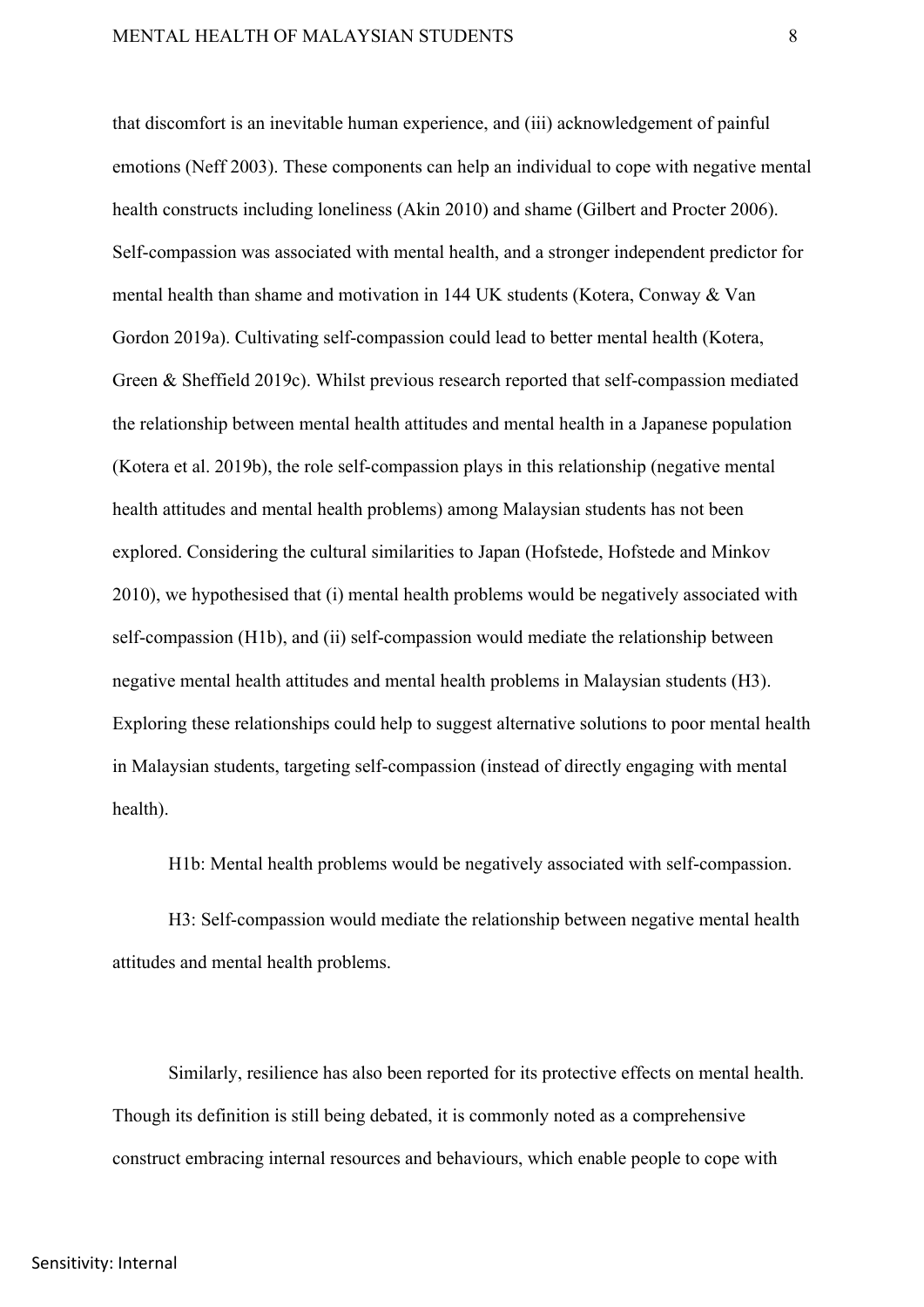challenging life circumstances, and strengthen themselves from such experiences (Grant and Kinman 2014). Resilience directs people's attention to positives (i.e., strengths and opportunities), instead of negatives (i.e., weaknesses and vulnerability), by reframing their perspectives (Russ et al. 2009; Harrison 2013). Indeed, resilient people can be also affected by stressful events, but they are not overwhelmed by those events lastingly (Tugade and Fredrickson 2004): They acquire new skills to cope with challenges (Carver 1998). Resilience was associated with better mental health, potentiating self-efficacy, mindfulness, and compassion (Robertson et al. 2015). This relationship has not been explored in Malaysian students to date (H1c). Further, in order to evaluate the effects of resilience, the ability to bounce back from challenges (Smith et al. 2008), we hypothesised that resilience would moderate the relationship between negative mental health attitudes and mental health problems (H4). Identifying these relationships could offer helpful insights into a different pathway to good mental health.

H1c: Mental health problems would be negatively associated with resilience.

H4: Resilience would moderate the relationship between negative mental health attitudes and mental health problems.

## *Comparison with UK Students' Mental Health*

Similar to Malaysian students, university students in the UK also have been reported to suffer from poor mental health and negative attitudes (Kotera, Conway & Van Gordon 2019a, Kotera, Green & Sheffield 2019c; University Partnerships Programme 2017). Nearly 90% of first-year students in the UK reported stress and anxiety when adjusting to university life, this was five times higher than ten years ago (Bewick and Stallman 2018; University Partnerships Programme 2017). Half of students within the cohort reported struggling with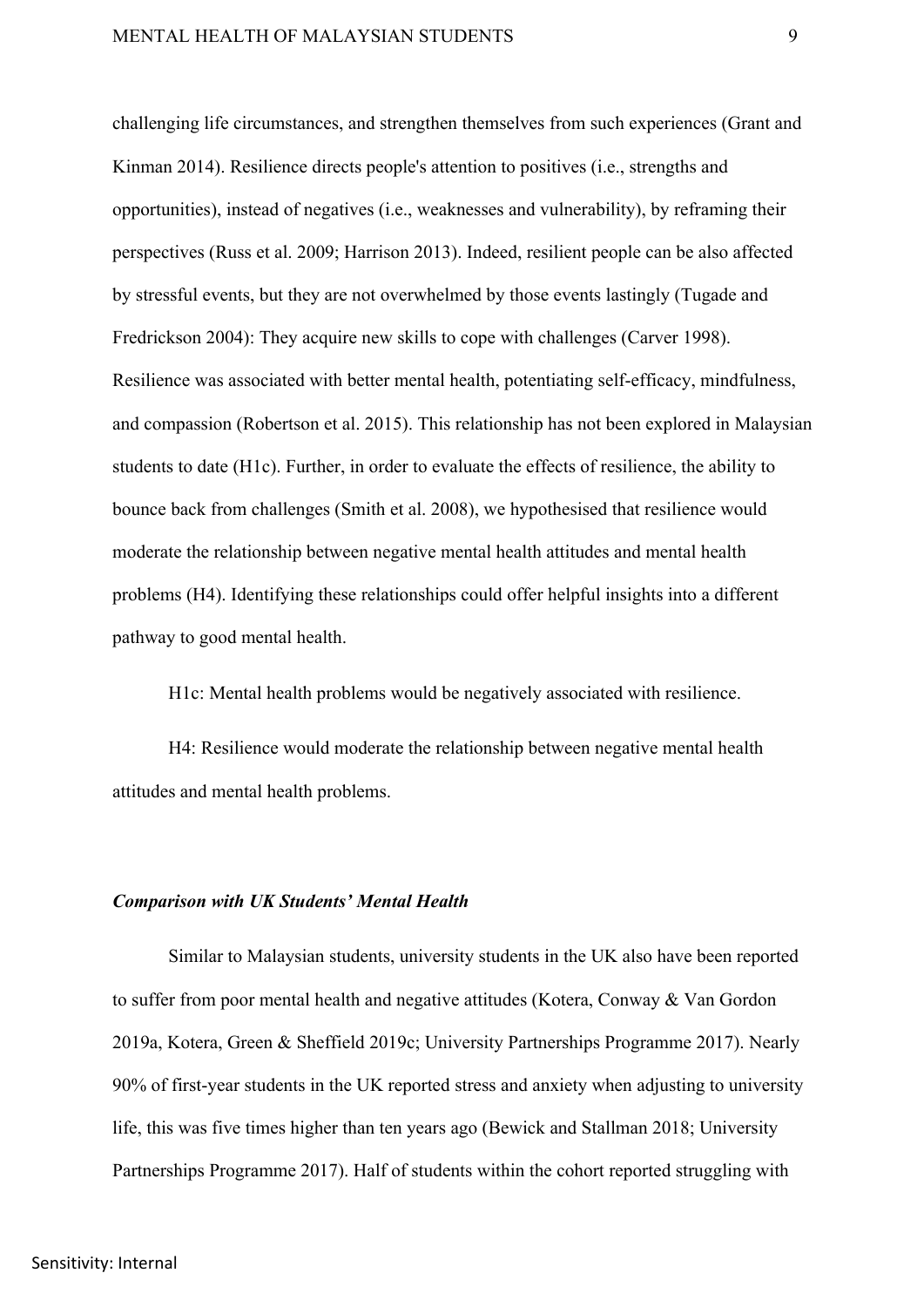stress resulting from academic work (University Partnerships Programme 2017). Likewise, though some initiatives have taken place nationally (e.g., the 'Time to Talk' campaign led by mental health charities), their attitudes towards mental health problems were still negative: Students believed that their family and classmates would consider mental health problems as shameful, and reported feeling ashamed that they would be thought of as having a mental health problem (Cage et al. 2018; Kotera, Green & Sheffield 2019c). Among diverse subjects in the UK universities, social work subjects had similar male-female ratio to Malaysian students (86% female; Skills for Care, 2018). Because of these similarities – i) poor mental health, ii) negative attitudes towards mental health problems, and iii) population being in favour of female students - this study compared the levels of mental health constructs between Malaysia and UK, in order to contextualise mental health of Malaysian students. Appraising the difference between these culturally contrasting groups (i.e., collectivistic Malaysia and individualistic UK; Hofstede et al. 2010) can inform how cultures may relate to mental health and metal health attitudes. Culture-aware approaches to mental health are essential today, and especially helpful for universities and policymakers (Gopalkrishnan 2018).

## *Aims and Hypotheses*

This study, therefore, aimed to examine the mental health of Malaysian students, considering negative mental health attitudes, self-compassion, and resilience. First, the levels of these four constructs (mental health problems, negative mental health attitudes, selfcompassion, and resilience) were evaluated through comparison with UK university students (Aim 1). Then, relationships among those constructs were examined in Malaysian students (Aim 2). Four hypotheses were tested, to address Aim 2 (Figure 1);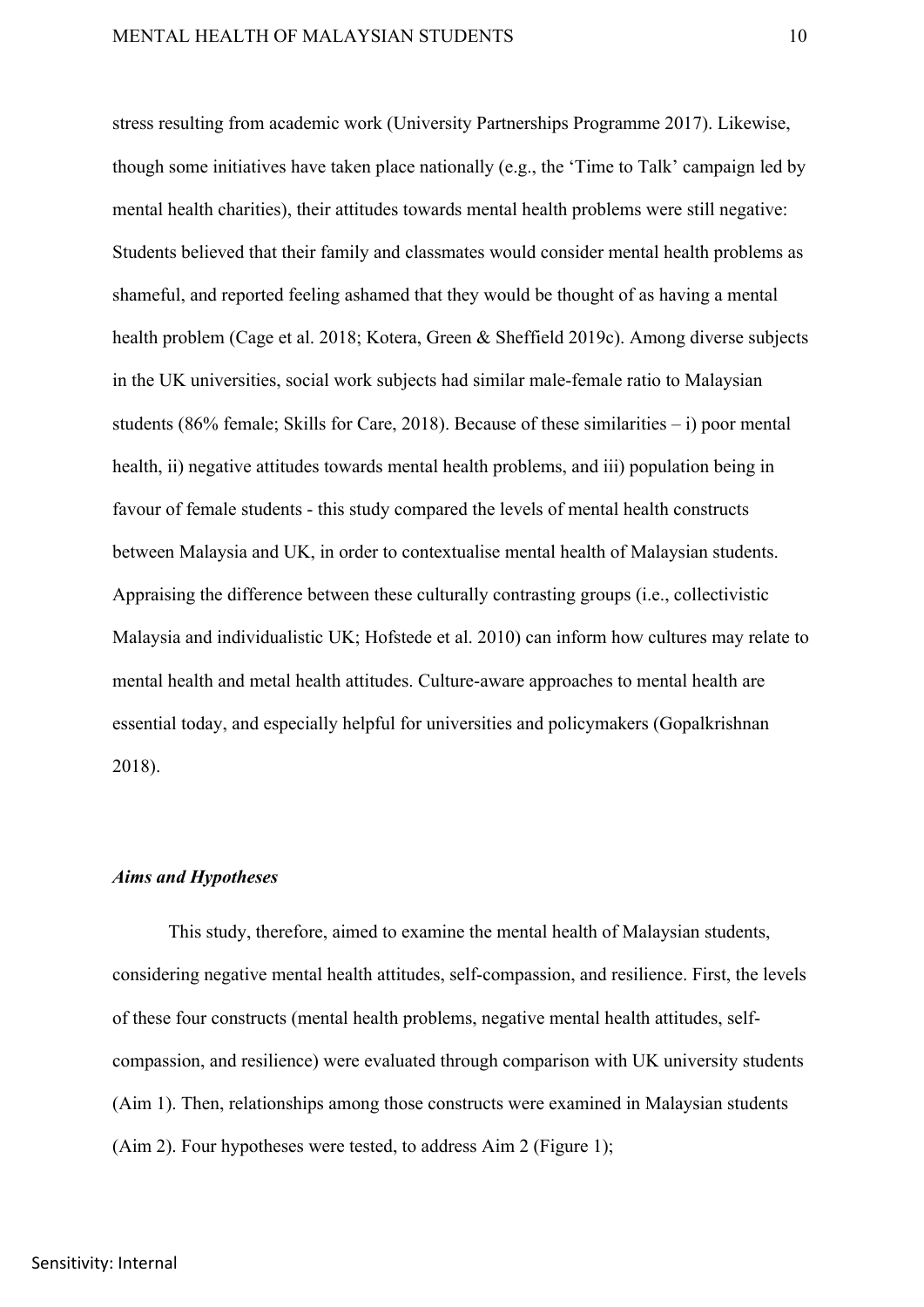H1: Mental health problems would be positively associated with negative mental health attitudes (a), and negatively associated with self-compassion (b), and resilience (c).

H2: Negative mental health attitudes would positively predict mental health problems.

H3: Self-compassion would mediate the relationship between negative mental health attitudes and mental health problems.

H4: Resilience would moderate the relationship between negative mental health attitudes and mental health problems.

*Figure 1. Hypothesised framework of this study: Self-compassion mediates, and resilience moderates the relationship between negative mental health attitudes and mental health problems.* 



#### **Materials and Methods**

# *Sample Selection*

All participants were aged 18 years or older and were studying at a Malaysian university. One hundred sixty full-time undergraduate students majoring in humanities subjects, were asked to participate in the study. From this group, 153 (121 females, 31 males,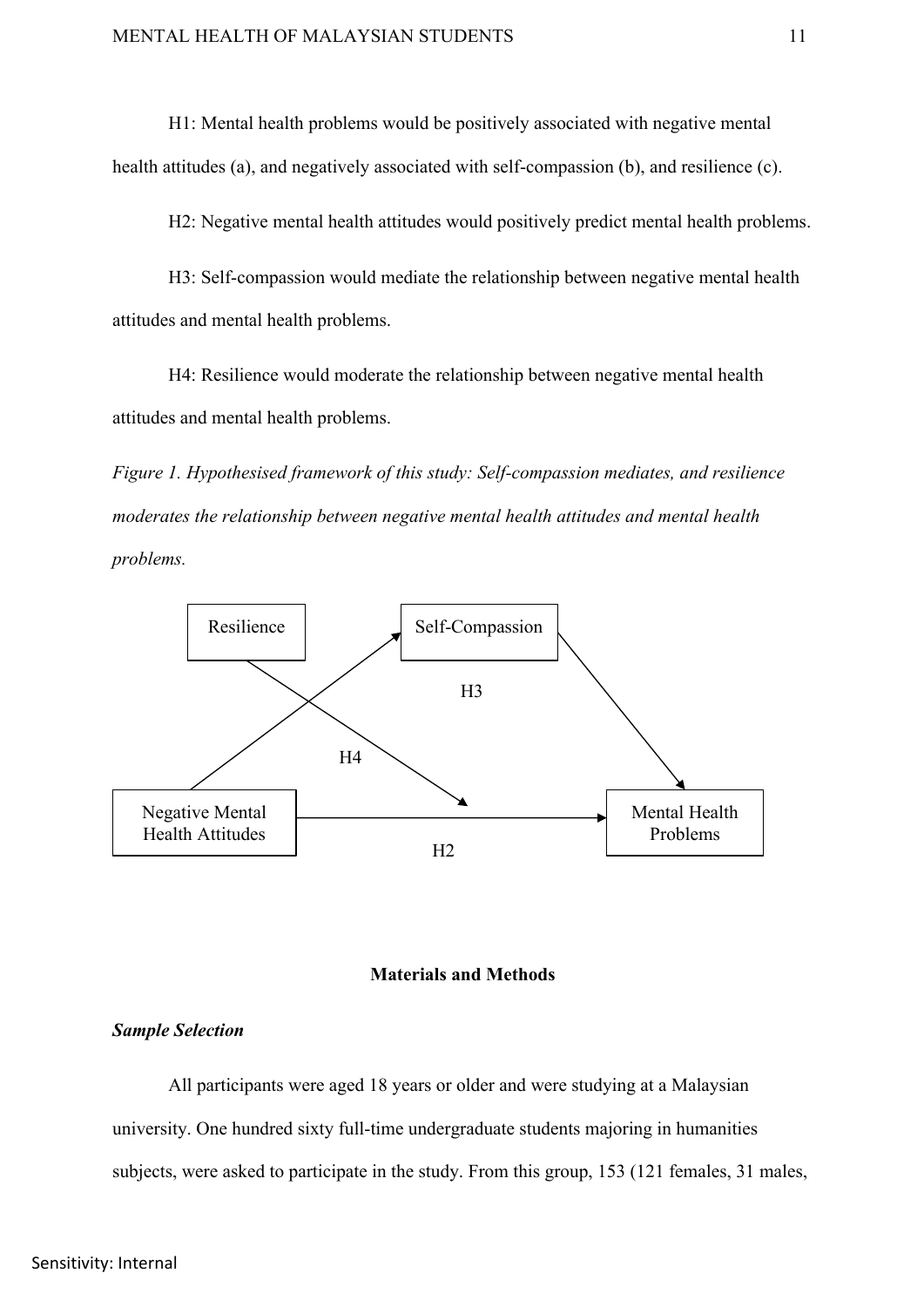1 unanswered;  $M_{\text{age}}=21.24$ ,  $SD_{\text{age}}=1.59$ ,  $RNG_{\text{age}}=18-27$  years) completed the self-reported measures about mental health, mental health attitudes, self-compassion, and resilience. Akin to the general Malaysian student population (Statista, 2019), this sample also demonstrated a disparity in favour of female students, though more male students would achieve more similar gender balance (60% female students in the general population, while 79% in our sample). One hundred forty-three students were Malaysian, eight from Bangladesh, and one unanswered. All students were currently engaged with their studies. Opportunity sampling via tutors' announcements was used to recruit participants. No compensation was awarded for participation. Informed consent was obtained from all individual participants included in the study. To ensure students' safety, academic staff who were familiar with student wellbeing were present at the research site, and available mental health support was provided to students. All study materials were paper-based, written in English, as these Malaysian students were fluent in English and undertaking modules in English.

UK students were recruited in the same way as the Malaysian students (18 years old or older, and studying at a UK university at the time of the study) through opportunity sampling. One hundred and five UK undergraduate healthcare students, who undertook another study with the same research design (93 females, 12 males;  $M_{\text{age}} = 30.53$ ,  $SD_{\text{age}} = 9.11$ , RNGage=15-58 years; 94 UK nationals; Kotera, Green & Sheffield 2019c) consented and completed the paper-based survey written in English. No compensation was awarded for participation.

#### *Materials*

*Negative mental health attitudes* were evaluated using the Attitudes Towards Mental Health Problems (ATMHP) scale (Gilbert et al. 2007). This 35-item on four-point Likert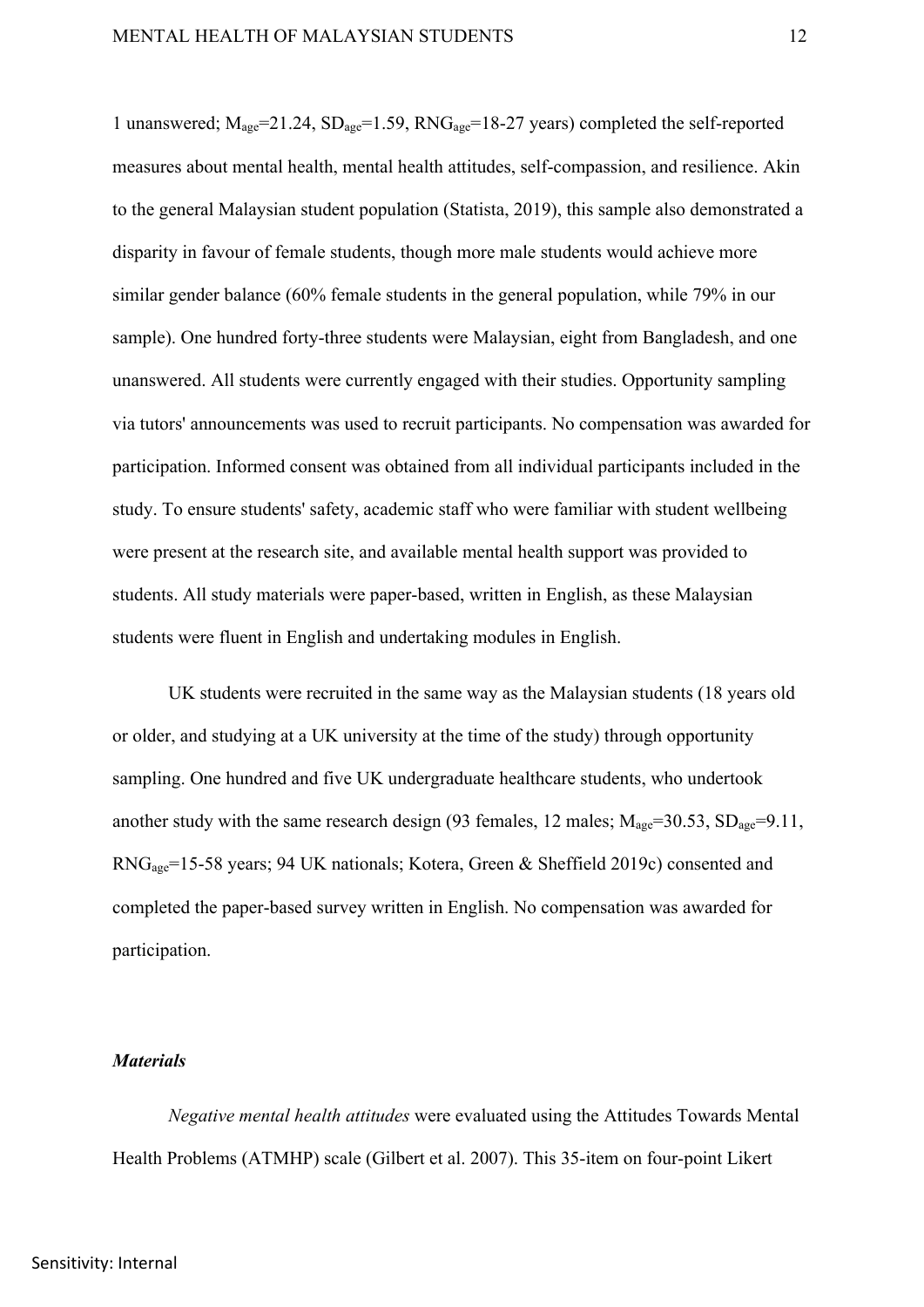scale ('0' being 'Do not agree at all' to '3' being 'Completely agree') evaluates attitudes towards mental health problems including shame, in four sections: i) general negative attitudes, ii) external shame, iii) internal shame, and iv) reflected shame. Their general negative attitudes (i) consider how their community and family view mental health problems (e.g., 'My community/family sees mental health problems as something to keep secret'). Their external shame (ii) relates to how they feel their community and family would perceive them if they had a mental health problem (e.g., 'I think my community/family would look down on me'). Their internal shame (iii) examines how they perceive themselves if they had a mental health problem (e.g., 'I would see myself as inferior'). Lastly their reflected shame (iv) regards their family-reflected shame (how their family would be seen if they had a mental health problem; e.g., 'My family would be seen as inferior') and self-reflected shame (worries of reflected shame on themselves, for a close relative having a mental health problem; e.g., 'I would worry that others will look down on me'). All of the subscales had good Cronbach's alphas in our sample, indicating high internal consistency  $(\alpha = 0.84 - 0.94)$ .

*Mental health problems* were measured using the Depression Anxiety and Stress Scale (DASS21), a shortened form of DASS42 (Lovibond and Lovibond 1995) comprising 21 items with a four-point Likert scale ('0' being 'Did not apply to me at all' to '3' being 'Applied to me very much or most of the time'). The 21 items are allocated to three subscales (seven items each); depression (e.g., 'I found it difficult to work up the initiative to do things'), anxiety (e.g., 'I was worried about situations in which I might panic and make a fool of myself') and stress (e.g., 'I found it hard to wind down'). These subscales had high internal consistency in our sample  $(\alpha = .77-.88)$ .

*Self-compassion* was evaluated using the Self-Compassion Scale-Short Form (SCS-SF), a shortened version of the Self-Compassion Scale. While noting the recent debates on how to measure self-compassion (Lopez et al. 2015), SCS-SF was chosen for this study for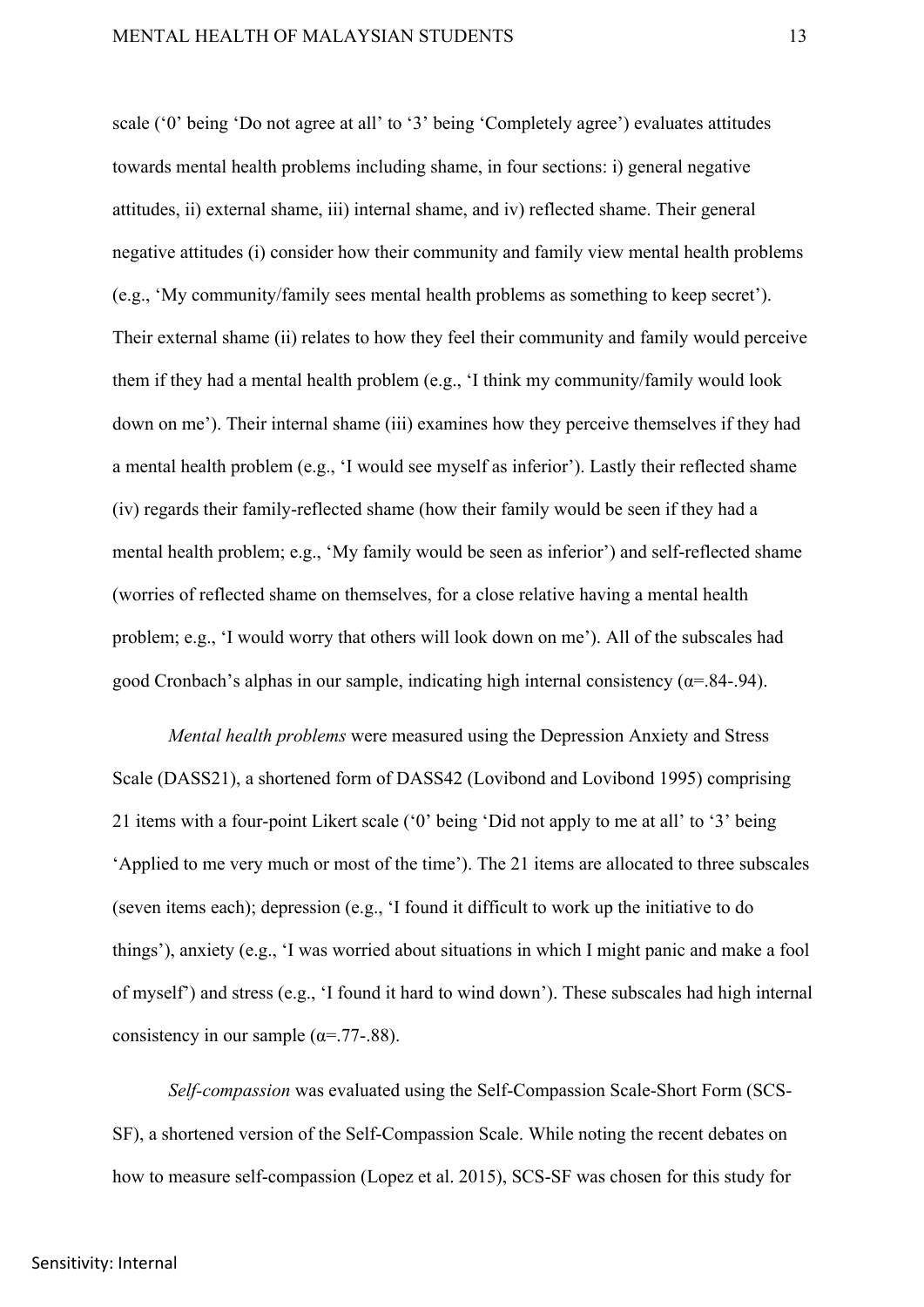its wide usage and participant-friendliness (Raes et al. 2011). SCS-SF comprises 12 fivepoint Likert items (Raes, Pommier, Neff and Van Gucht 2011) including 'I try to be understanding and patient towards those aspects of my personality I don't like', to which participants respond on the five-point response: '1' being 'Almost never' to '5' being 'Almost always'. For the negative items (1, 4, 8, 9, 11, and 12), the score is reversed. SCS-SF had high internal consistency in our sample  $(\alpha = .72)$ .

Lastly, the Brief Resilience Scale (BRS) was used to measure the level of *resilience*. Though measurement of resilience was being debated (Cosco et al. 2017), BRS was one of the most frequently used resilience measures, focusing on how an individual deals with difficulties (Smith et al. 2008), which fitted with students who were undertaking their studies. This six-item scale evaluates the ability to bounce back from adversity (Smith et al. 2008). The six items including 'I have a hard time making it through stressful events' are responded on the five-point Likert scale ('1' being 'Strongly disagree' to '5' being 'Strongly agree'; reverse scoring for the items 2, 4, and 6). BRS demonstrated high internal consistency in our sample ( $\alpha = .70$ ).

# *Procedure*

All data collected were first screened for outliers and the assumptions for parametric tests. Second, in order to evaluate the mental health of Malaysian students (Aim 1), the scores were compared with 105 UK undergraduate healthcare students, using t-tests. Third, to appraise the relationships among those four mental health constructs (Aim 2), correlations between mental health problems, negative mental health attitudes, self-compassion, and resilience were measured (H1). Finally, path analysis and moderation analysis were conducted to examine i) whether negative mental health attitudes would predict mental health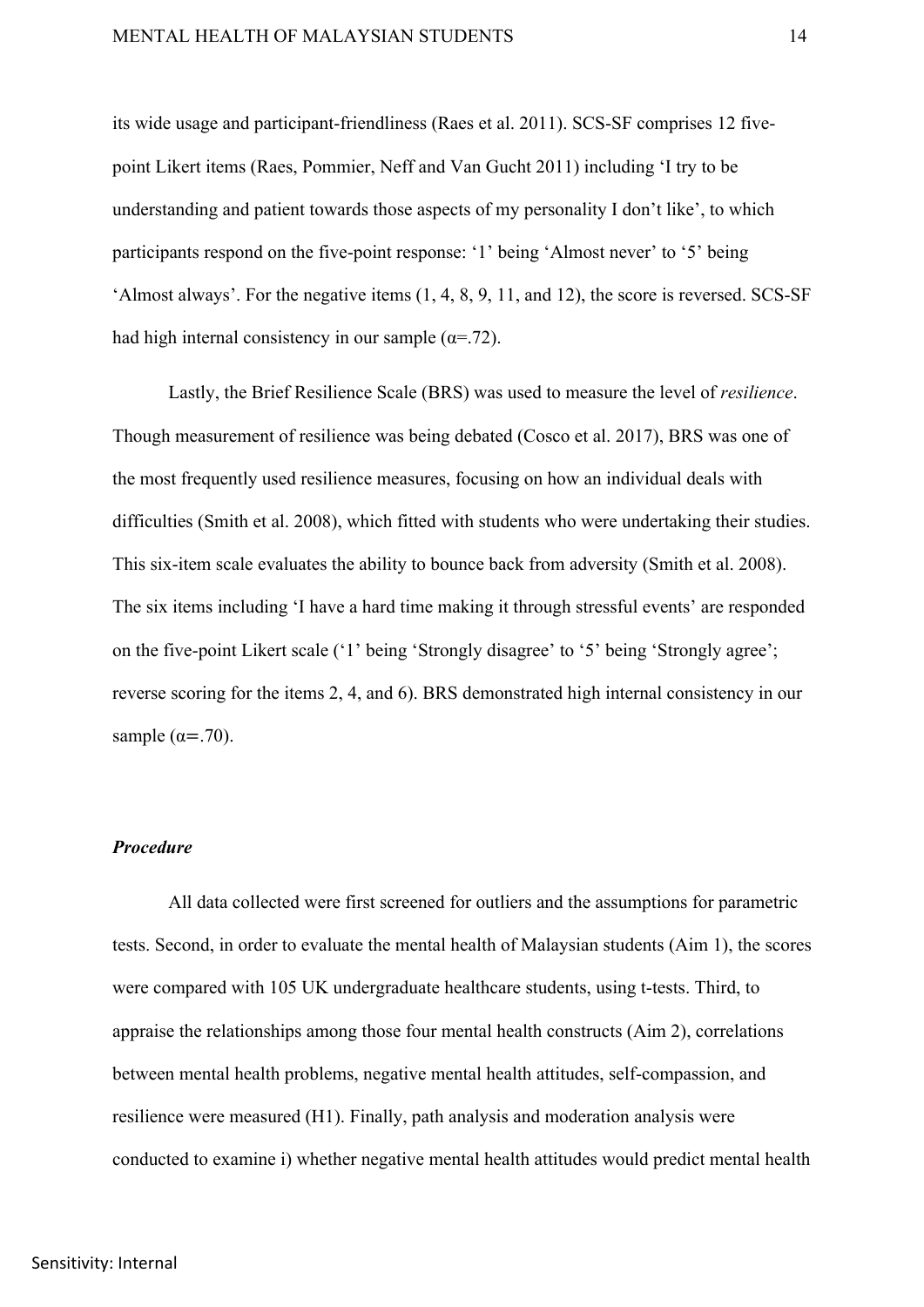problems (H2), and ii) whether self-compassion would mediate, and resilience would moderate the relationship between negative mental health attitudes and mental health problems (H3 and H4). IBM SPSS version 25 and Process macro version 3 were used for these analyses.

#### **Results**

No score was identified as an outlier, using the outlier labelling rule (Hoaglin and Iglewicz 1987). Table 1 summarises the mean and standard deviation for mental health problems, negative mental health attitudes, self-compassion and resilience in both Malaysian and UK students.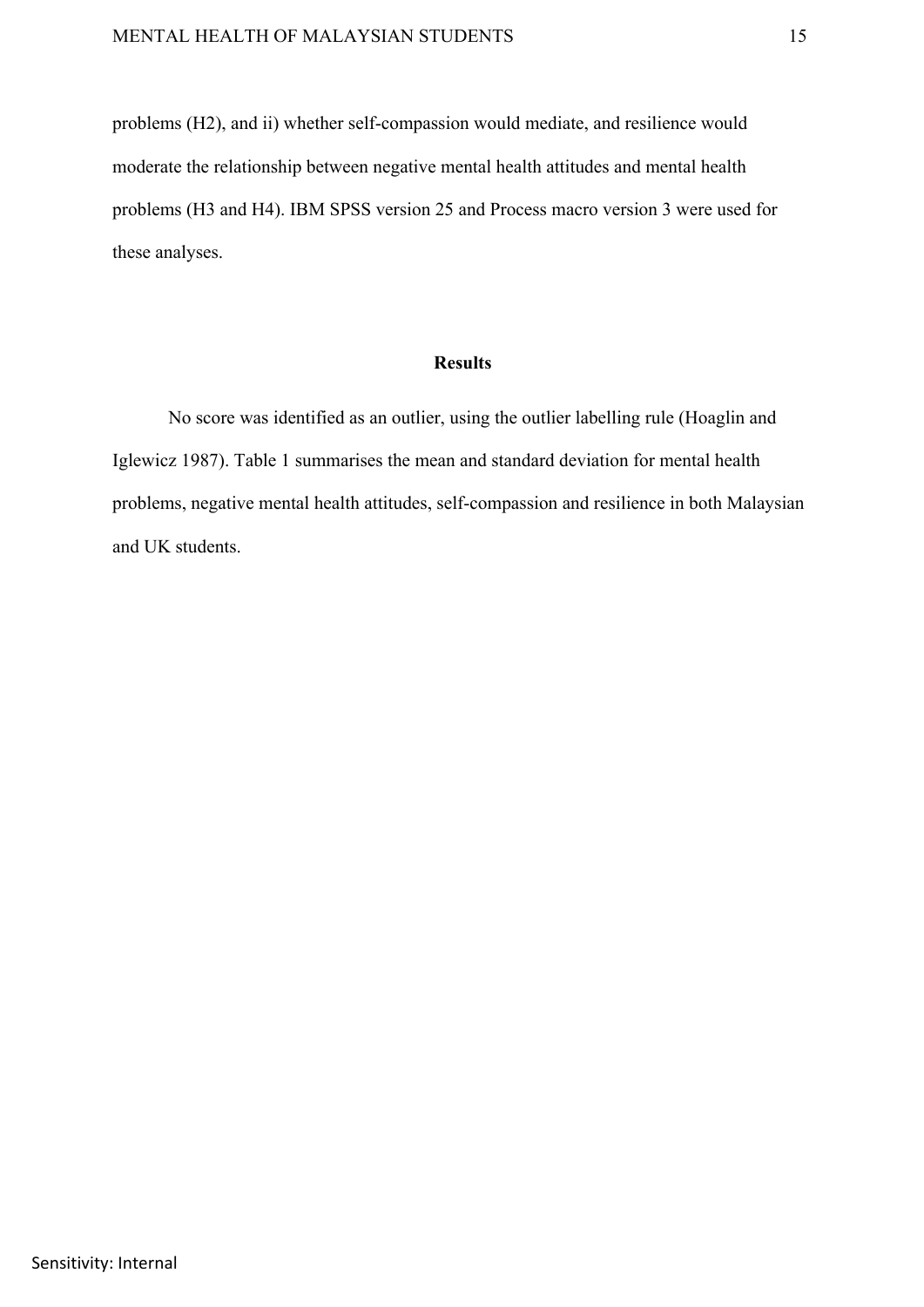|                                   |       | Malaysian Students (n=153) | UK Students $(n=105)$ |           |      |  |
|-----------------------------------|-------|----------------------------|-----------------------|-----------|------|--|
| <b>Measured Construct (RNG)</b>   | M     | <b>SD</b>                  | M                     | <b>SD</b> | t    |  |
| Depression $(0-42)$ ***           | 15.36 | 10.09                      | 10.33                 | 7.14      | 4.41 |  |
| Anxiety (0-42)***                 | 17.41 | 8.93                       | 10.41                 | 7.80      | 6.51 |  |
| Stress $(0-42)$ **                | 18.68 | 9.15                       | 15.71                 | 8.53      | 2.63 |  |
| Community Attitudes (0-12)***     | 6.86  | 3.34                       | 5.15                  | 3.04      | 4.19 |  |
| Family Attitudes (0-12)***        | 4.10  | 3.55                       | 2.54                  | 2.68      | 3.82 |  |
| Community External Shame (0-15)** | 8.72  | 4.47                       | 5.66                  | 3.96      | 5.65 |  |
| Family External Shame (0-15)**    | 4.86  | 4.74                       | 2.36                  | 3.17      | 4.73 |  |
| Internal Shame $(0-15)^*$         | 7.82  | 4.36                       | 6.46                  | 4.30      | 2.48 |  |
| Family-Reflected Shame (0-21)***  | 10.93 | 5.57                       | 5.98                  | 5.36      | 7.12 |  |
| Self-Reflected Shame (0-15)***    | 7.59  | 4.95                       | 3.37                  | 4.20      | 7.15 |  |
| Self-Compassion $(1-5)$ **        | 3.12  | 0.54                       | 3.31                  | 0.50      | 2.86 |  |
| Resilience (1-6)***               | 3.05  | 0.46                       | 3.36                  | 0.68      | 4.37 |  |

*Table 1. Comparison between Malaysian students and UK students in mental health problems, negative mental health attitudes, self-compassion and resilience (t-tests).* 

\**p*<.05, \*\**p*<.01, \*\*\**p*<.001 significant difference between Malaysian students and UK students (higher values were in bold).

# *Evaluating the Levels of Malaysian Students (Aim 1)*

Because some of the sub/scales were not normally distributed as assessed by Shapiro-Wilk  $(p < .05)$ , all of the scores were square root-transformed to satisfy the assumption of normality, followed by t-tests to compare the two groups. Homogeneity of variances for all scores was maintained, assessed by Levene's test for equality of variances (*p*>.05). Malaysian students had higher levels of mental health problems (Depression 95% CI, 2.78 to 7.28, *t*(256)=4.41, *p*<.0001; Anxiety 95% CI, 4.88 to 9.12, *t*(256)=6.51, *p*<.0001; Stress 95% CI,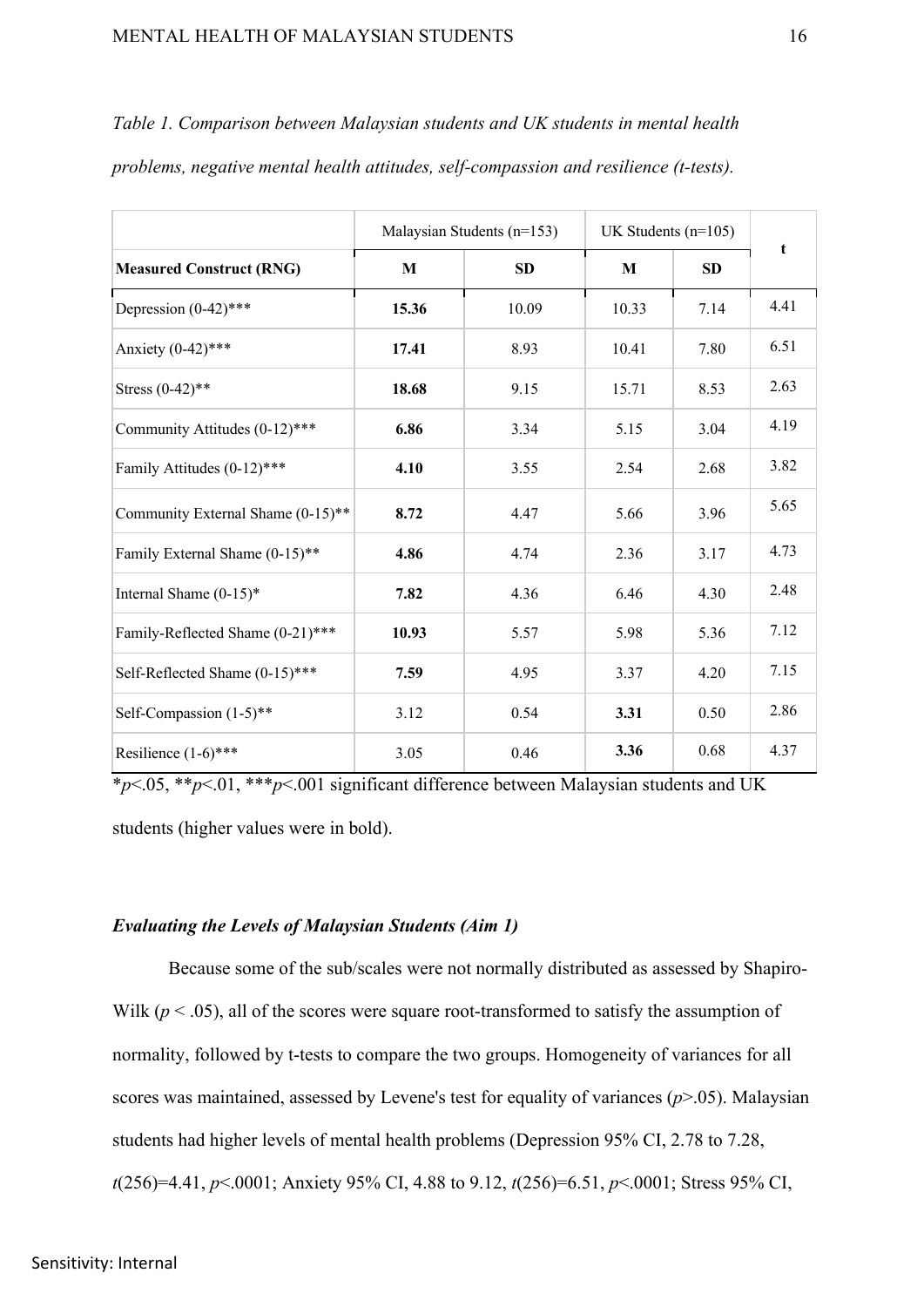0.75 to 5.19,  $t(256)=2.63$ ,  $p=.009$ ), and negative mental health attitudes including shame (Community Attitudes 95% CI, 0.91 to 2.51, *t*(256)=4.19, *p*<.0001; Family Attitudes 95% CI, 0.76 to 2.36, *t*(256)=3.82, *p*=.0002; Community External Shame 95% CI, 1.99 to 4.13, *t*(256)=5.65, *p*<.0001; Family External Shame 95% CI, 1.46 to 3.54, *t*(256)=4.73, *p*<.0001; Internal Shame 95% CI, 0.28 to 2.44, *t*(256)=2.48, *p*=.014; Family-Reflected Shame 95% CI, 3.58 to 6.32, *t*(256)=7.12, *p*<.0001; Self-Reflected Shame 95% CI, 3.06 to 4.22, *t*(256)=7.15, *p*<.0001), and lower levels of self-compassion (95% CI, -0.32 to -0.06, *t*(256)=2.86, *p*=.005) and resilience (95% CI, -0.45 to -0.17, *t*(256)=4.37, *p*<.0001), than UK students.

# *Correlations between Mental Health, Mental Health Attitudes, Self-Compassion, and Resilience in Malaysian Students (H1)*

Pearson's correlations were used to examine relationships between mental health problems, negative mental health attitude, self-compassion, and resilience in Malaysian students (Table 2).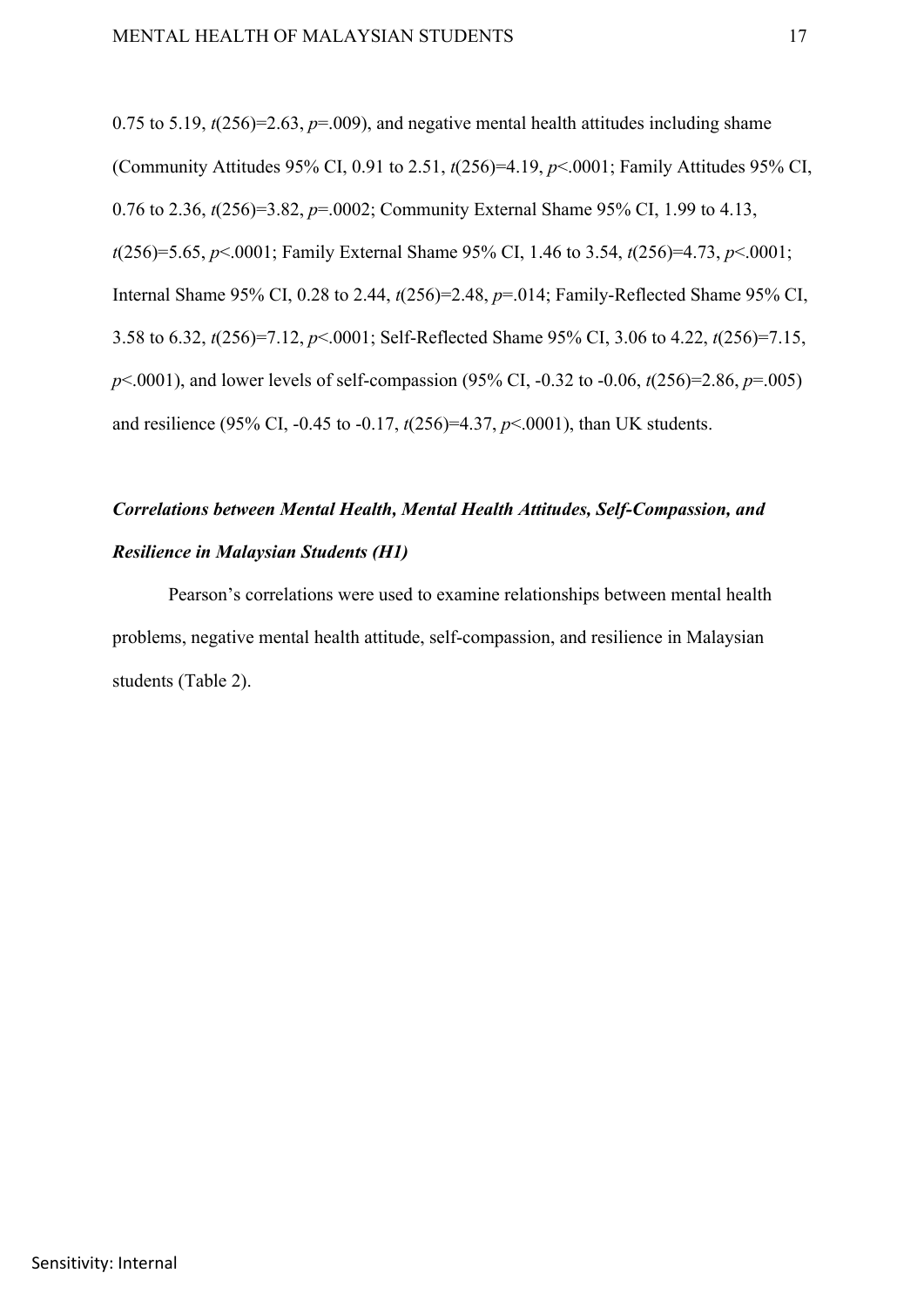|  |  |  |  |  | Table 2. Correlations between mental health problems, negative mental health attitudes, self- |
|--|--|--|--|--|-----------------------------------------------------------------------------------------------|
|--|--|--|--|--|-----------------------------------------------------------------------------------------------|

*compassion, and resilience in Malaysian students (n=153).* 

|                            | $\mathbf{1}$ | 2              | 3        | $\overline{4}$ | 5                          | 6                 | 7       | 8                        | 9                                                                                                                 | 10      | 11      | 12     | 13      | 14 |
|----------------------------|--------------|----------------|----------|----------------|----------------------------|-------------------|---------|--------------------------|-------------------------------------------------------------------------------------------------------------------|---------|---------|--------|---------|----|
| 1 GN                       |              |                |          |                |                            |                   |         |                          |                                                                                                                   |         |         |        |         |    |
| $2$ Age                    | $-.12$       | $\blacksquare$ |          |                |                            |                   |         |                          |                                                                                                                   |         |         |        |         |    |
| 3 Depression               | .05          | .03            |          |                |                            |                   |         |                          |                                                                                                                   |         |         |        |         |    |
| $4$ Anxiety                | .05          | $-.03$         | $.61**$  |                |                            |                   |         |                          |                                                                                                                   |         |         |        |         |    |
| $5$ Stress                 | .10          | .03            | $.75***$ | $.72**$        |                            |                   |         |                          |                                                                                                                   |         |         |        |         |    |
| 6 Community Attitudes      | $-.01$       | .004           | $.17*$   | $.24**$        | $.23**$                    |                   |         |                          |                                                                                                                   |         |         |        |         |    |
| 7 Family Attitudes         | $-.04$       | $-.02$         | $.28**$  | $.34**$        | $.25**$                    | $.49**$           |         |                          |                                                                                                                   |         |         |        |         |    |
| 8 Community External Shame | $-.09$       | $-.05$         | $.29**$  | $.30**$        | $.29**$                    | $.52**$           | $.40**$ | $\overline{\phantom{a}}$ |                                                                                                                   |         |         |        |         |    |
| 9 Family External Shame    | $-.05$       | $-0.08$        | $.48**$  | $.38**$        | $.39**$                    | $.30**$           | $.54**$ | $.54**$                  |                                                                                                                   |         |         |        |         |    |
| 10 Internal Shame          | .09          | $-.11$         | $.39**$  | $.28**$        | $.33**$                    | $.28**$           | $.26**$ | $.56**$                  | $.50**$                                                                                                           |         |         |        |         |    |
| 11 Family-Reflected Shame  | $-.01$       | $-14$          | $17*$    | $.19*$         | $.18*$                     | $.27**$           | $.25**$ | $.63**$                  | $.45**$                                                                                                           | $.61**$ |         |        |         |    |
| 12 Self-Reflected Shame    | .03          | .04            | $.25**$  | $.24**$        | $.28**$                    | $.31**$           | $.26**$ | $.28**$                  | $.32**$                                                                                                           | $.41**$ | $.32**$ |        |         |    |
| 13 Self-Compassion         | $-18*$       | .12            | $-61**$  | $-45**$        |                            | $-.52**$ $-.24**$ |         |                          | $\left -.31*** \right $ - 30** $\left -.38*** \right $ - 40** $\left -.23*** \right $ - 19* $\left -.19* \right $ |         |         |        |         |    |
| 14 Resilience              | $-.04$       | .03            | $-.46**$ | $-40**$        | $\left -.43**\right $ -.09 |                   |         |                          | $\left -.26**\right $ -.25** $\left -.34**\right $ -.30** $\left -.09\right $                                     |         |         | $-.11$ | $.46**$ |    |

Gender (M=1, F=2); \*\*. Correlation is significant at the 0.01 level (2-tailed). \*. Correlation is significant at the 0.05 level (2-tailed).

All of the mental health subscales (depression, anxiety, and stress) were positively related to negative mental health attitudes, and negatively related to self-compassion and resilience. H1 was supported. Demographics were not related to any of the sub/scales, except for gender and self-compassion (male students tended to have more self-compassion than female students).

# *Mediation and Moderation in Negative Mental Health Attitudes and Mental Health Problems (H2-4)*

To assess mediation and moderation in Malaysian students' mental health, using the model 5 in the Process macro (Hayes 2013), negative mental health attitudes (predictor variable), self-compassion (mediator variable), resilience (moderator variable), and mental health problems (outcome variable) were entered. To avoid multicollinearity issues, the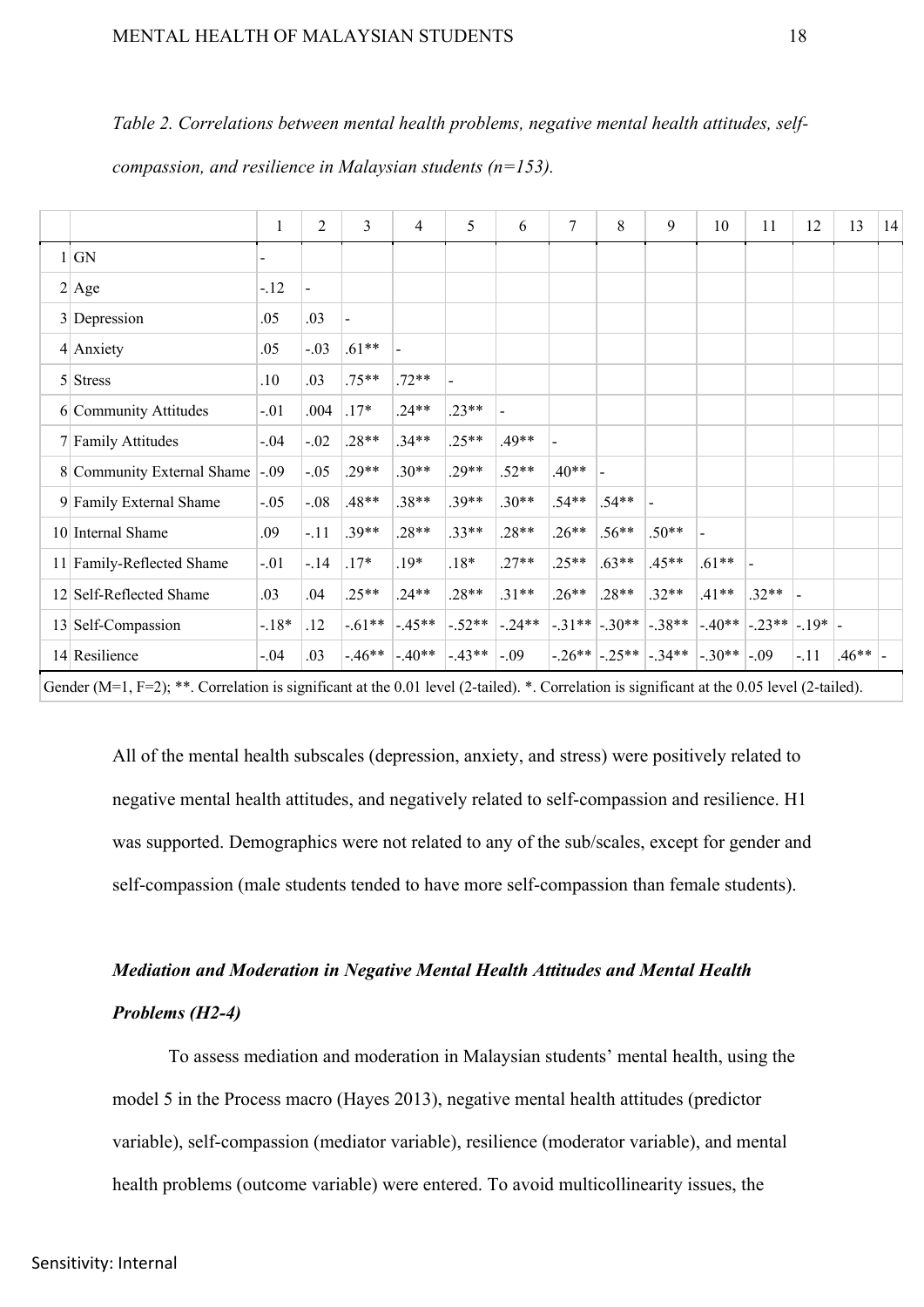predictor variable was centred prior to regression analyses. 'Negative mental health attitudes' were calculated by totalling the subscale scores of the Attitudes Towards Mental Health Problems scale (Gilbert et al. 2007). Likewise, 'mental health problems' were the total score of DASS 21 (Antony, Bieling, Cox, Enns, and Swinson 1998).

*Figure 2. Mediation of self-compassion, and moderation of resilience in the relationship between negative mental health attitudes and mental health problems: Statistical diagram.* 



\*\**p*<.01, \*\*\**p*<.001. The confidence interval for the indirect effect is a BCa bootstrapped CI based on 5000 samples.

Negative mental health attitudes were a significant predictor of mental health problems (*p*<.001). H2 was supported. The indirect effect of negative mental health attitudes on mental health problems through self-compassion was significant,  $b = .17$ , BCa CI [.10, .26], which accounted for 61% of the total effect, indicating a large effect. The total effect of negative mental health attitudes on mental health problems, including self-compassion, was significant,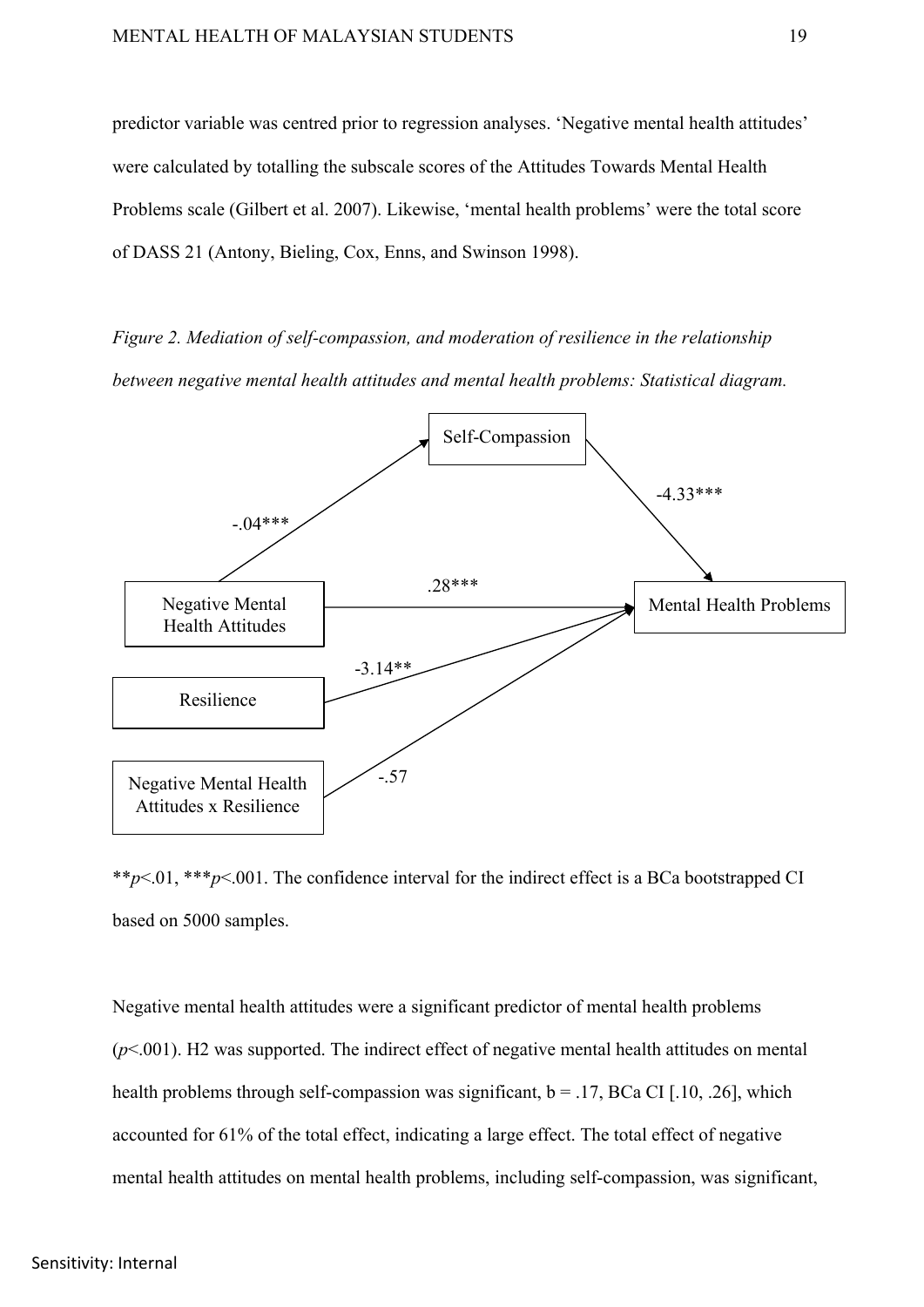$b = .28$ ,  $p \le 0.001$ . Both of the paths from negative mental health attitudes to self-compassion (b)  $=$  -.04,  $p$ <.001), and from self-compassion to mental health problems (b = -4.33,  $p$ <.001) were significant. Self-compassion partially mediated the relationship between negative mental health attitudes and mental health problems. H3 was supported. Lastly, there was no significant interaction effects of negative mental health attitudes and resilience ( $b = -.57$ ,  $p=22$ ): Resilience did not moderate the relationship between negative mental health attitudes and mental health problems. H4 was rejected.

## **Discussion**

This study explored mental health problems, negative mental health attitudes, selfcompassion and resilience in Malaysian students and UK students. Their mental health problems and negative mental health attitudes were higher than UK students, while their selfcompassion and resilience were lower than UK students. Malaysian students' mental health problems were associated with their negative mental health attitudes, self-compassion, and resilience. Negative mental health attitudes predicted their levels of mental health problems. Self-compassion partially mediated the relationship between negative mental health attitudes and mental health problems, while resilience did not moderate the relationship.

#### *Comparison Between Malaysian and UK Students*

Our comparative evaluation of mental health between Malaysian students and UK students, highlighted the serious nature of mental health status in Malaysia. Consistent with previous findings (Hezmi 2018; Ministry of Health 2016), Malaysian students scored higher on all the subscales for mental health problems and negative mental health attitudes than UK students, who were also known to have challenging mental health and negative mental health attitudes (Kotera, Green & Sheffield 2019c). Because poor mental health is linked with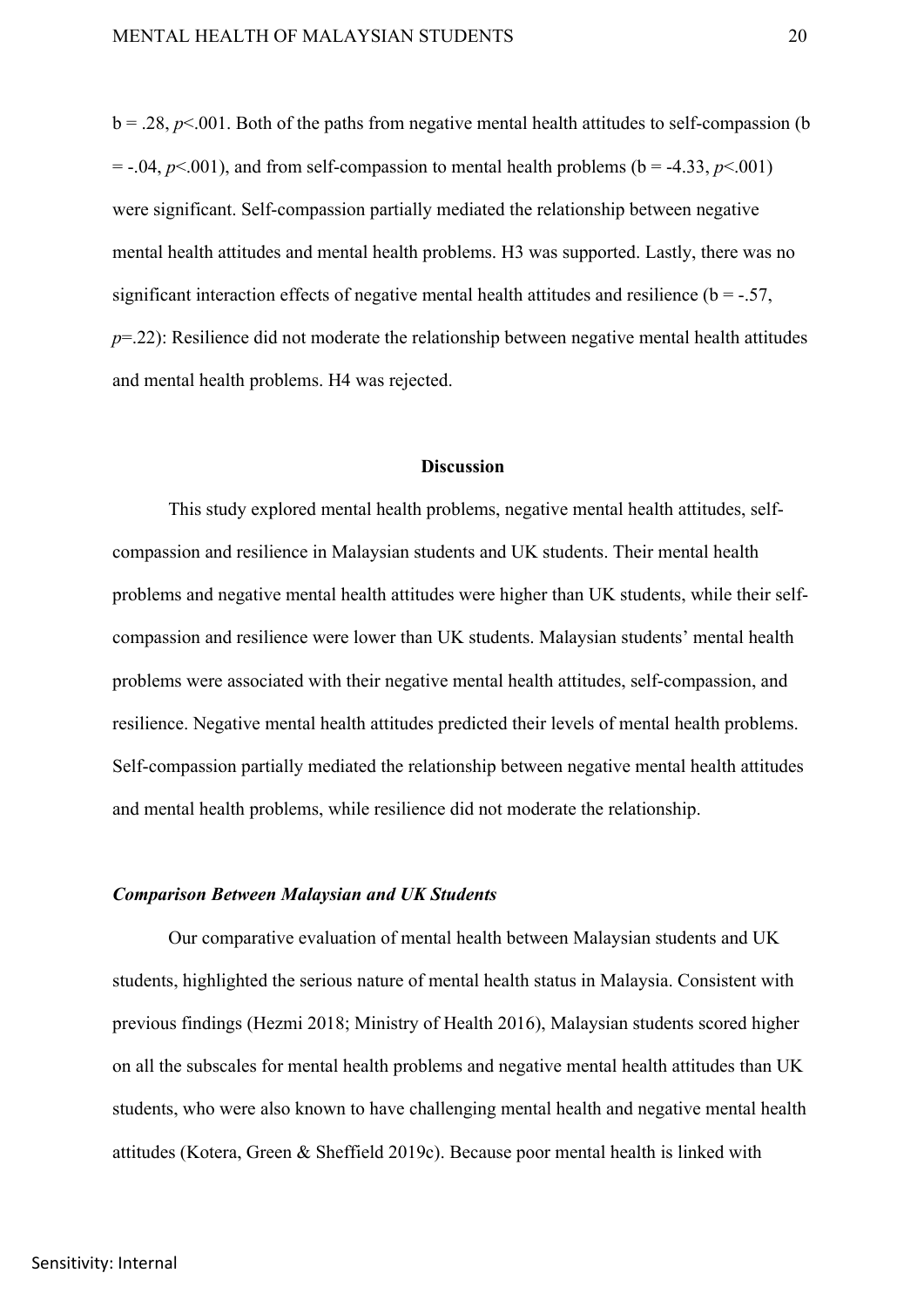diverse negative consequences (e.g., academic performance, relational conflicts, low concentration, and feelings of inadequacy (Clark and Rieker 1986; Hashim et al. 2012; Shapiro et al. 2000; Yusoff et al. 2009), solutions for this problem need to be explored and implemented. The high levels of negative mental health attitudes in Malaysian students may be related to low awareness of mental health in the country (Su Lin 2018). In Malaysian universities, it may be the case that mental health issues are still stigmatised, thus students feel shameful to talk about them. On the other hand, there are various initiatives and movements taken place in the UK, encouraging people to talk about mental health issues (e.g., 'Mental Health Crisis Care Concordat'; Welsh Government 2016). The number of students who have sought out mental health support in the UK increased by more than 50% in the past five years (Spitzer-Wong 2018). Negative mental health attitudes delay people to seek out help, which can lead to poor clinical outcomes (Brown 2018). Particularly shame related to others had a greater difference (*p*<.01) from UK students, than internal shame (*p*<.05). This was consistent with previous research, comparing Asian students and British students (Gilbert et al. 2007). This difference may lie in the cultural difference of collectivism/individualism: Collectivism prefers tightly-connected society, where people expect their group members to take care of them in return for loyalty, whereas individualism perceives a society looselyconnected, where individuals only take care of themselves and their immediate families (Hofstede et al. 2010). Collectivistic Malaysian students are more concerned with how other people would see them if they had a mental health problem, while individualistic UK students are more concerned of how they would see themselves (Kotera et al. 2019b). This may suggest that collective understanding (a shared perspective held by the peers of a university community) rather than individual understanding of mental health would be beneficial to Malaysian students.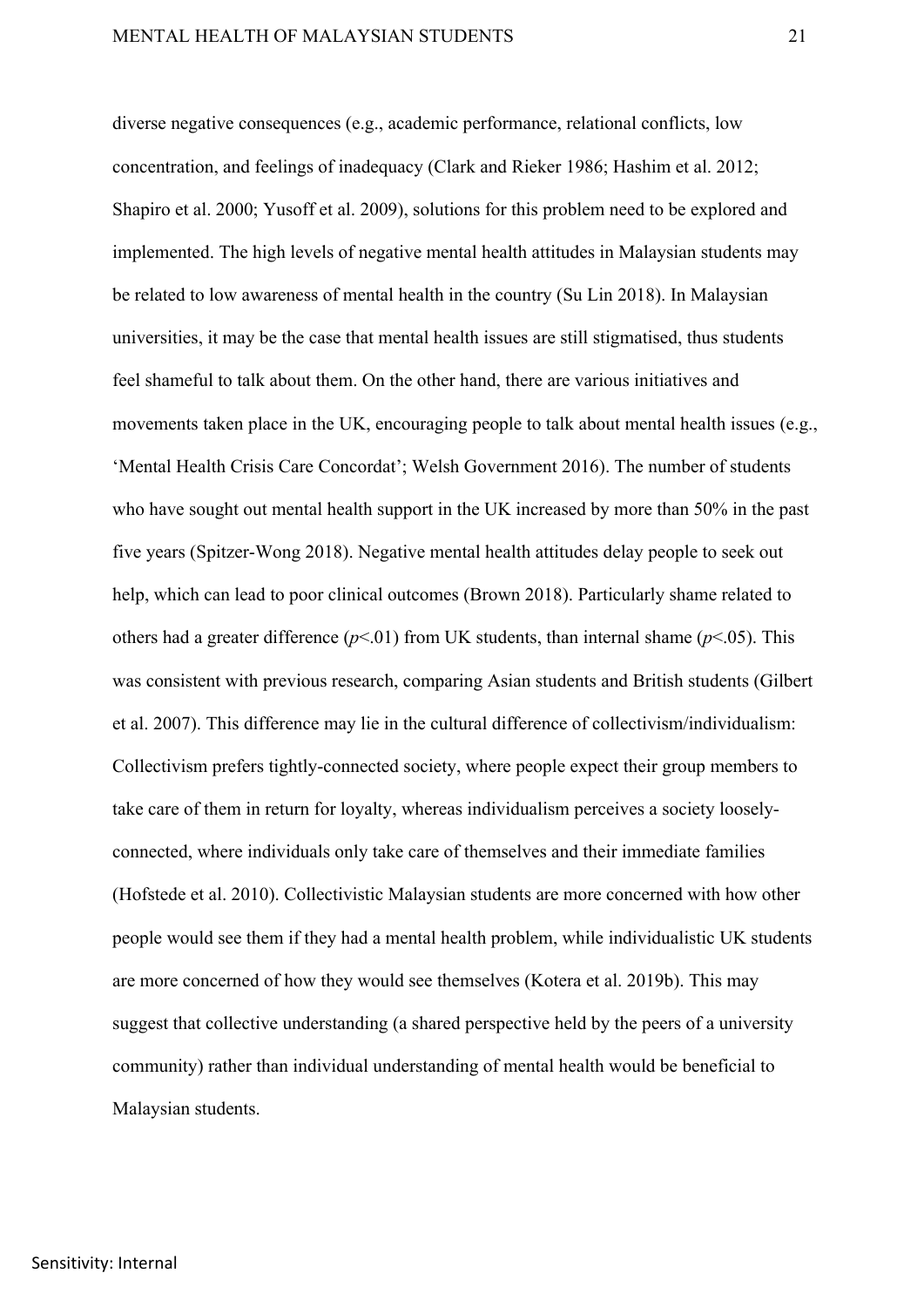#### *Correlations Between Mental Health, Attitudes, Self-Compassion and Resilience*

Malaysian students' mental health problems scores were positively related with negative mental health attitudes, and negatively related with self-compassion and resilience. Consistent with previous research, these correlations may imply the importance of having good mental health. Though the causal directions were not certain, students with good mental health tended to have positive attitudes (less shame) about mental health problems, more compassion towards themselves, and resilience. For example, common humanity (one component of self-compassion) relates to understanding of life's challenges and noticing that we all have similar problems. Such understanding can help develop their resilience, as well as educate them that resilience is not a fixed trait (which many students seem to assume), rather is a quality that can be developed, resulting in better student mental health (Burke and Scurry 2019). These findings may suggest that Malaysian students can benefit from potentiating their self-compassion and resilience, to improve their mental health and mental health attitudes.

#### *Importance of Self-Compassion to Mental Health*

Our path and moderation analyses illustrated the importance of self-compassion to the mental health of Malaysian students. Self-compassion was the key protecting factor for their mental health. Cultivating self-compassion can reduce mental health problems and negative mental health attitudes (Gilbert and Procter 2006). Malaysian universities can benefit from incorporating self-compassion training into their curriculum. For example, three weekly 45 minute group sessions with everyday homework (20 minutes of guided meditation over two weeks) of self-compassion training improved students' mental health and self-compassion (Haukaas, Gjerde, Varting, Hallan and Solem 2018). Considering their high shame relating to others, self-compassion training emphasising on the connectedness (e.g., common humanity)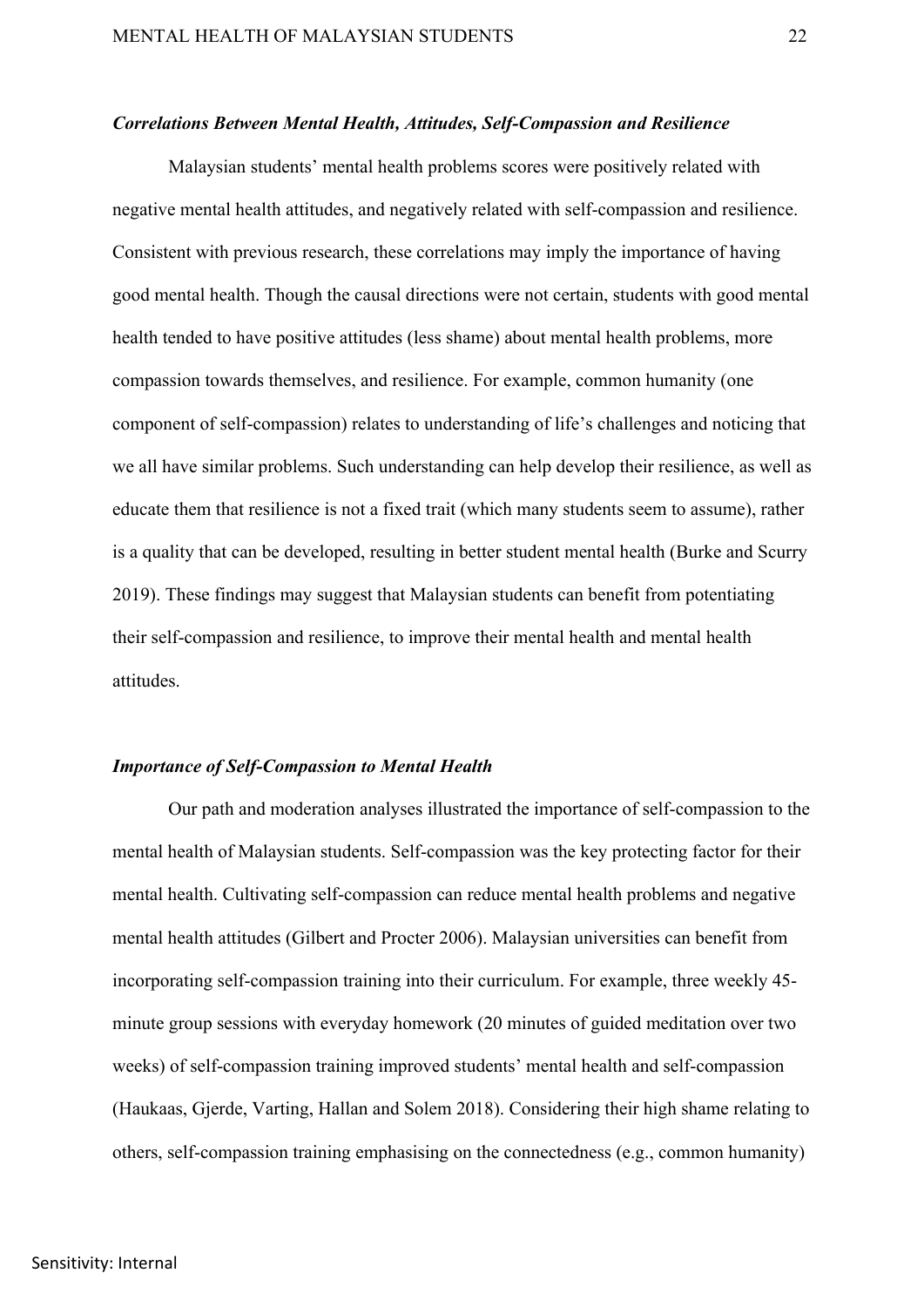would help maximise the effects on their mental health. Students would be able to learn that many others also have similar problems and stop shaming and criticising themselves for disclosing their mental health issues. This training can counter a key contributing factor to poor mental health of university students - loneliness (McIntyre et al. 2018), additionally, the connectedness component of self-compassion can also contribute to a reduction in loneliness (Akin 2010). Because transitional times were related to lower levels of mental health (Cvetkovski, Jorm, and Mackinnon 2019), such training would be especially helpful to be implemented in the beginning and/or towards the end of their university life. Future research should evaluate the effects of self-compassion training, focusing on the connectedness, on mental health of Malaysian students.

Although this study offered novel insights into mental health of Malaysian students, several limitations need to be considered. First, opportunity sampling was used for student recruitment, which thwarted the generalisability of the findings. Moreover, students were recruited from a single academic institution - the institutional bias might have been present (e.g. student recruitment profiles, institutional focus on teaching and research, student support). Second, although the comparison with UK students helped to evaluate the levels of mental health in Malaysian students, future research could compare findings with students from more diverse countries. Further, this study compared the Malaysian humanities students and the UK social work students for their similarities, however comparing with students in the same discipline would capture the cultural difference more accurately. Third, self-report measures might have had limited accuracy to evaluate mental health issues because of social desirability bias (Latkin, Edwards, Davey-Rothwell and Tobin 2017). Moreover, cultural differences in survey responding, potentially further affected by the survey written in English, might have been present (e.g., self-enhancement bias in the UK sample; Harzing, 2006). Future research can benefit from using implicit tests provided in Malay or biological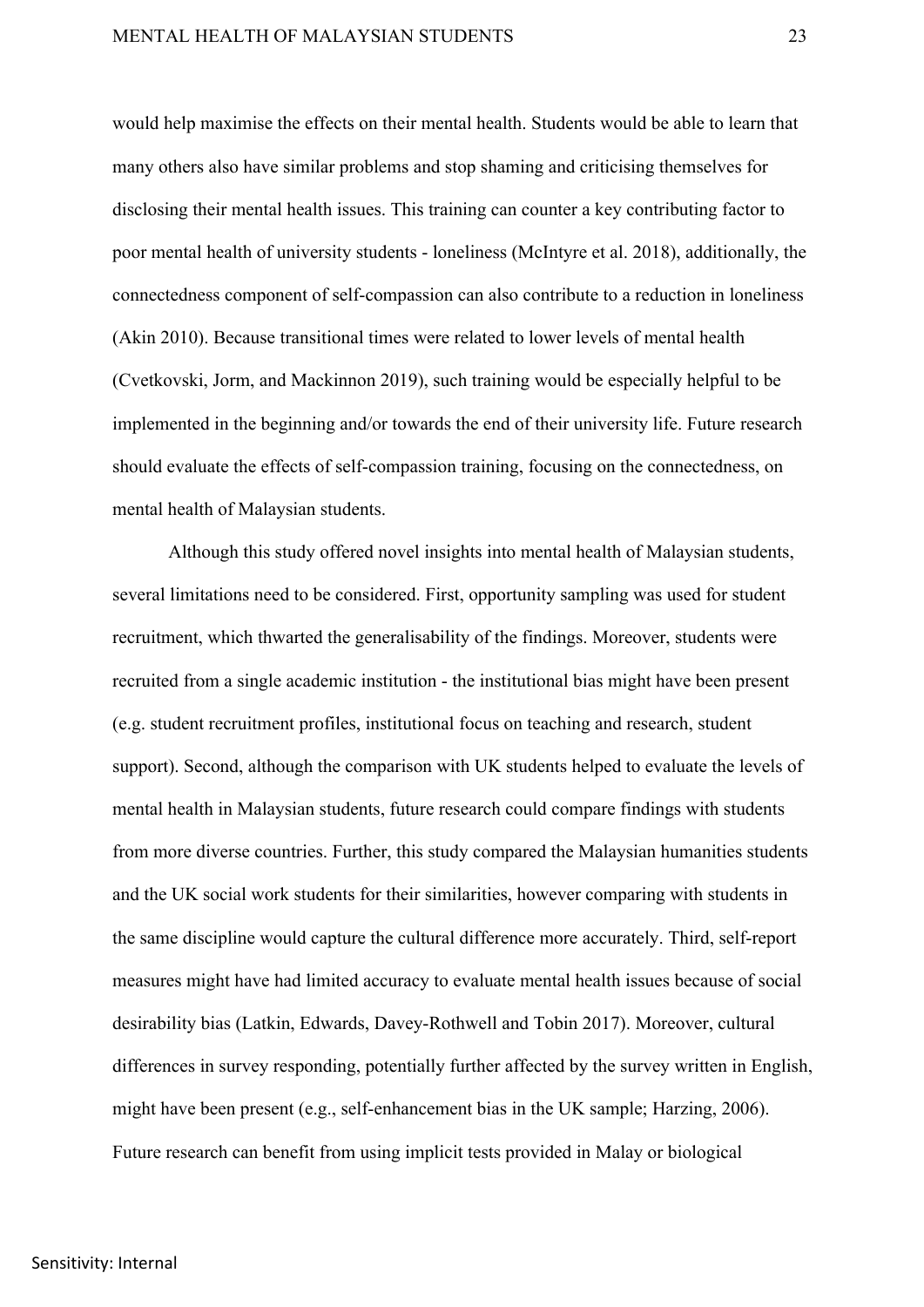measurements in order to counter these biases. Finally, while this study illuminated the relationships, the causality of these effects has not been evaluated. A longitudinal study would help to elucidate the temporal patterning of the observed relationships and to develop approaches addressing the causality.

### *Conclusion*

Mental health awareness in Malaysia has been increasing, especially among university students (e.g., the National Strategic Mental Health Action Plan; Ministry of Health 2016). Malaysian students' mental health is exacerbated by their negative attitudes towards mental health problems, leading to low help-seeking. This was the first study to evaluate and explore mental health of Malaysian students, in relation to negative mental health attitudes, self-compassion, and resilience. Malaysian students had higher levels of mental health problems (depression, anxiety, and stress) and negative mental health attitudes (negative attitudes with external, internal, and reflected shame), and lower levels of selfcompassion and resilience, when compared with UK students. Their mental health problems were positively associated with negative mental health attitudes, and negatively associated with self-compassion and resilience. While self-compassion mediated the relationship between mental health problems and negative mental health attitudes, resilience did not moderate the same relationship. Considering their high shame concerning others, the effects of self-compassion training focused on connectedness should be evaluated, while considering cultural adjustments to Malaysian students. The findings in this study will inform researchers, educators, and students in Malaysia of novel means to counter the challenging mental health of Malaysian students.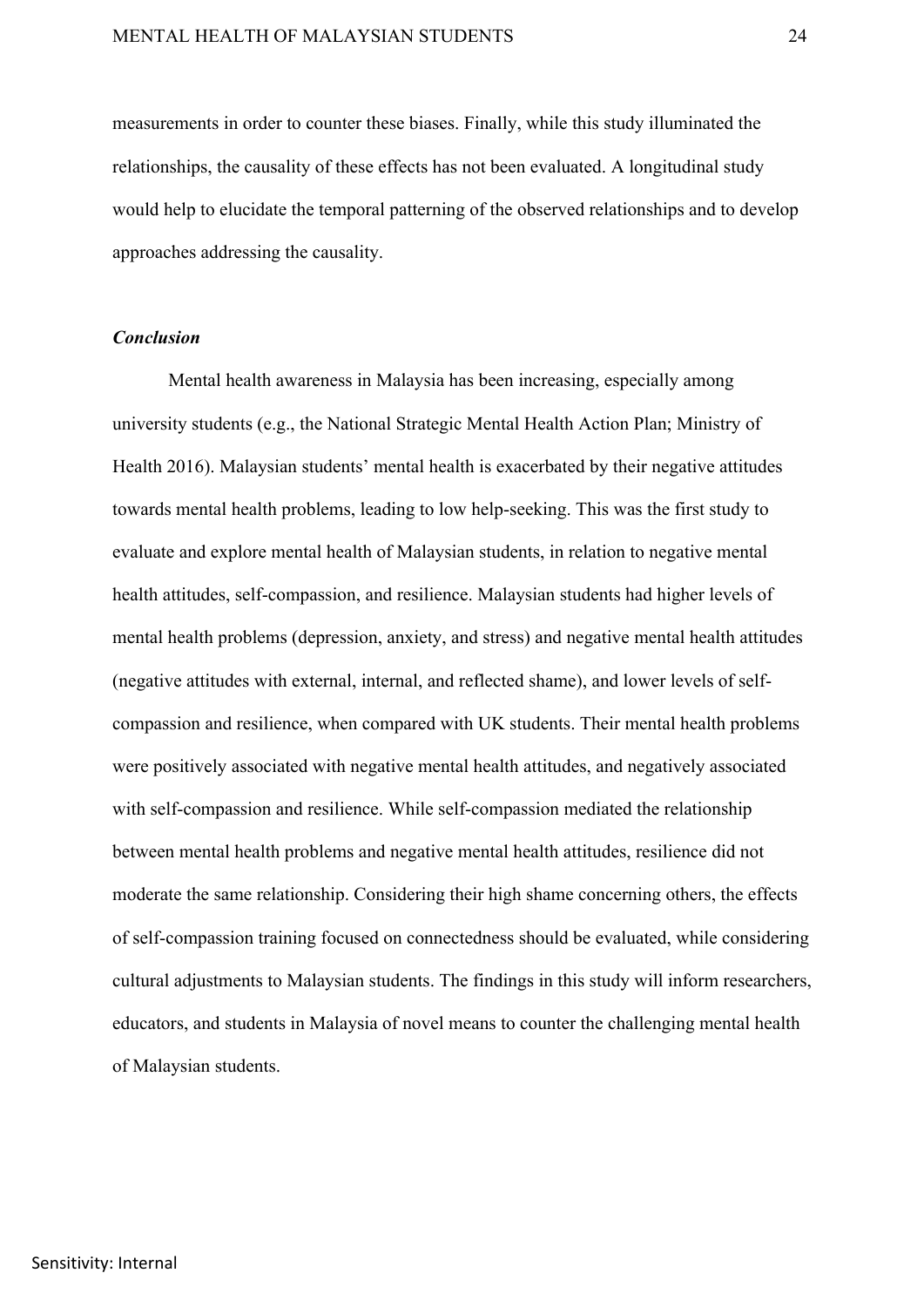#### References

Akin, A. (2010) Self-compassion and loneliness. *International Online Journal of Educational Sciences 2*(3): 702-718.

Al-Krenawi, A., Graham, J.R., Al-Bedah, E. A., Kadri, H.M., & Sehwail, M.A. (2009) Crossnational comparison of middle eastern university students: Help-seeking behaviors, attitudes toward helping professionals, and cultural beliefs about mental health problems. *Community Mental Health Journal*,*45*(1): 26–36. doi: 10.1007/s10597-008-9175-2.

American College Health Association. (2008) *American ollege Health Association-National College Health Assessment: Reference Group Data Report, Spring 2008*. Baltimore, MD: Author.

Antony, M.M., Bieling, P.J., Cox, B.J., Enns, M.W., & Swinson, R.P. (1998) Psychometric properties of the 42-item and 21-item Versions of the Depression Anxiety Stress Scales in clinical groups and a community sample. *Psychological Assessment*, *10*(2): 176–181. doi: 10.1037/1040-3590.10.2.176.

Aronin, S., & Smith, M. (2016) One in four students suffer from mental health problems. *YouGov*. Retrieved from https://yougov.co.uk/news/2016/08/09/quarter-britains-students-areafflicted-mental-hea/

Bathmaker, A.M. (2003) The expansion of higher education: A consideration of control, funding and quality. In *Education Studies: Essential Issues* edited by S. Bartlett & D. Burton, 169–189. London: SAGE. doi: 10.4135/9781446215043.n8.

Bewick, B., & Stallman, H. (2018) How universities can combat the student mental health crisis. *Independent.* Retrieved from

https://www.independent.co.uk/news/education/university-mental-health-studentsdepression-anxiety-suicide-alcohol-a8526051.html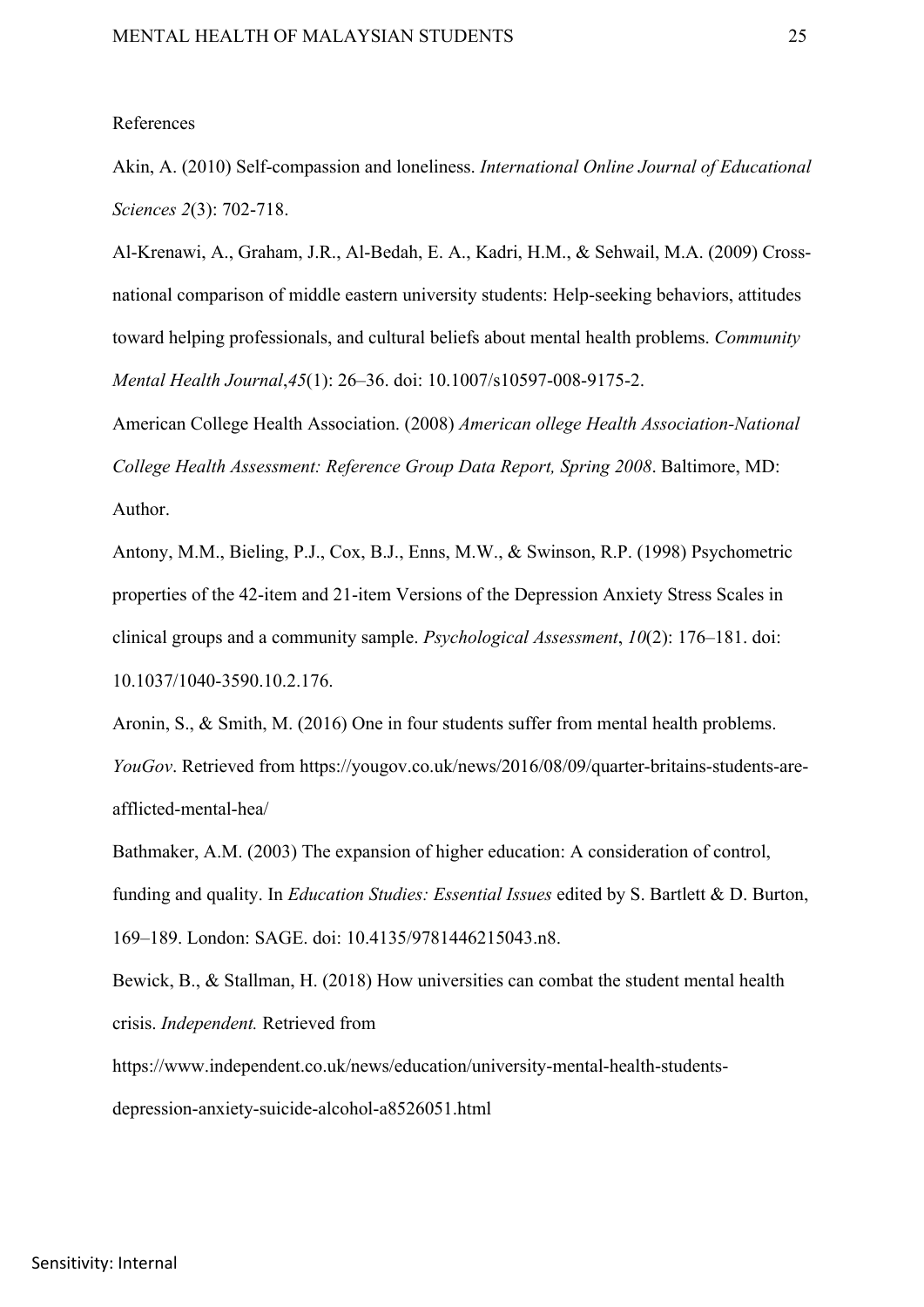Brown, J. (2018) Student mental health: Some answers and more questions. *Journal of Mental Health, 27*(3): 193-196. doi: 10.1080/09638237.2018.1470319.

Burke, C. & Scurry, T. (2019) Graduate resilience: A review of the literature and future research agenda. *Society for Research into Higher Education*. Retrieved from https://www.srhe.ac.uk/downloads/reports-2017/CBurke-TScurry-SRHE-Research-Report.pdf

Carver, C.S. (1998) Resilience and thriving: Issues, models, and linkages. *Journal of Social Issues*, *54*(2): 245–266. doi: 10.1111/0022-4537.641998064.

Chong, S.T., Mohamad, M.S., & Er, A.C. (2013) The Mental health development in Malaysia: History, current issue and future development. *Asian Social Science*, *9*(6): 1. doi: 10.5539/ass.v9n6p1.

Clark, E.J., & Rieker, P.P. (1986) Gender differences in relationships and stress of medical and law students. *Journal of Medical Education, 61*(1): 32-40.

Cosco, T.D., Kaushal, A., Hardy, R, Richards, M., Kuh, D., & Stafford, M. (2017)

Operationalising resilience in longitudinal studies: A systematic review of methodological approaches. *Journal of Epidemiology and Community Health*, 71: 98-104.

Crabtree, S.A., & Chong, G. (2000) Mental health and citizenship in Malaysia. *International Social Work, 43*(2): 217-226. doi: 10.1177/002087280004300207.

Cvetkovski, S., Jorm, A., & Mackinnon, A. (2017) An analysis of the mental health trajectories of university students compared to their community peers using a national longitudinal survey. *Studies in Higher Education, 44*(1): 185-200. doi:

10.1080/03075079.2017.1356281

Gani, A. (2016) Tuition fees 'Have led to surge in students seeking counselling. *Guardian.*  Retrieved from https://www.theguardian.com/education/2016/mar/13/tuition-fees-have-ledto-surge-in-students-seeking-counselling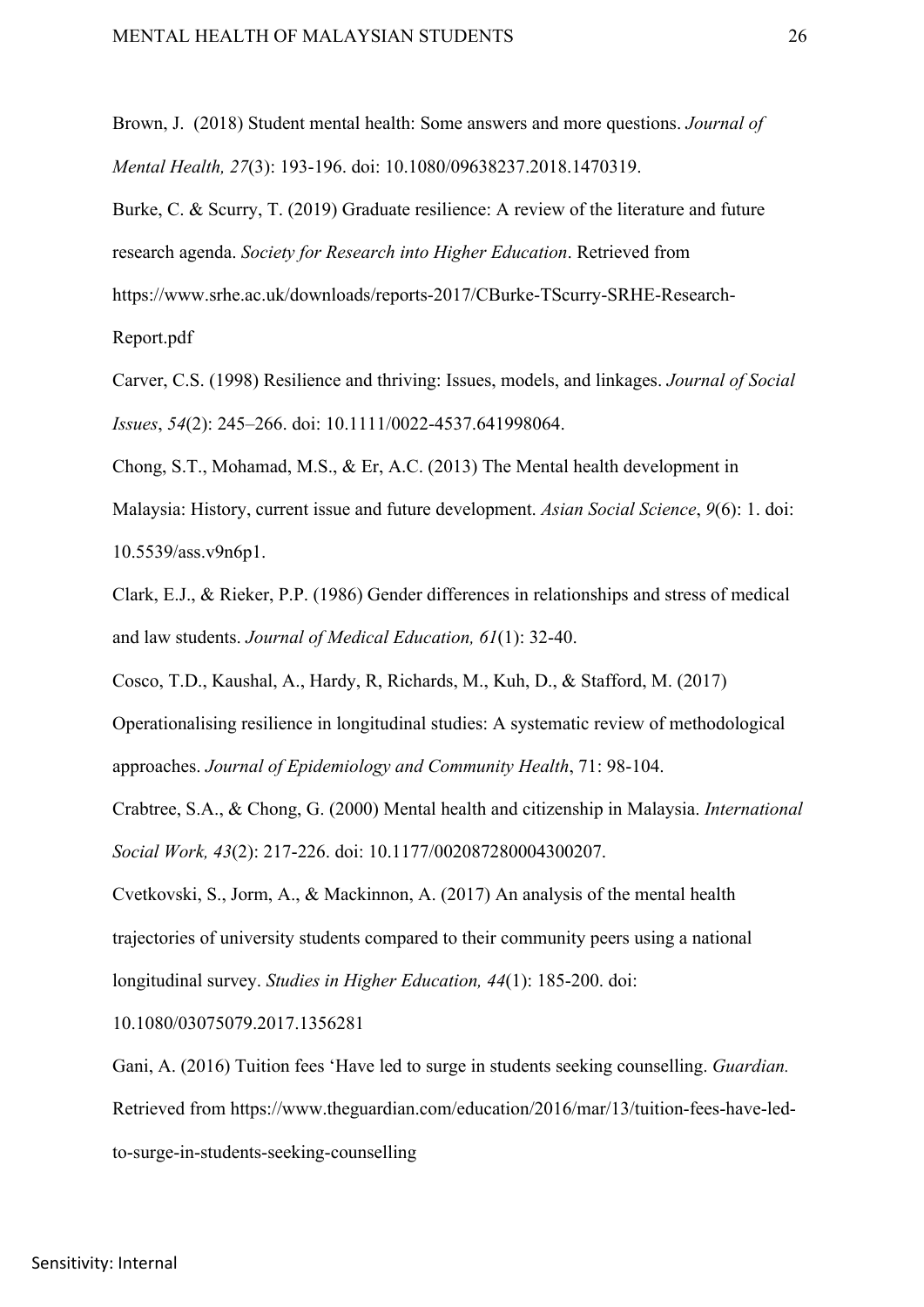Ghasemy, M., Hussin, S., Megat Daud, M.A.K., Md Nor, M., Ghavifekr, S., & Kenayathulla, H.B. (2018) Issues in Malaysian higher education: A quantitative representation of the Top Five Priorities, Values, Challenges, and Solutions from the viewpoints of academic leaders. *SAGE Open*, *8*(1). doi: 10.1177/2158244018755839.

Gilbert, P., Bhundia, R., Mitra, R., McEwan, K., Irons, C., & Sanghera, J. (2007) Cultural differences in shame-focused attitudes towards mental health problems in Asian and non-Asian student women. *Mental Health, Religion & Culture*, *10*(2): 127–141. doi:

10.1080/13694670500415124

Gilbert, P., & Procter, S. (2006) Compassionate Mind Training for people with high shame and self-criticism: Overview and pilot study of a group therapy approach. *Clinical Psychology and Psychotherapy, 13*: 353–379. doi: 10.1002/cpp.507.

Gopalkrishnan, N. (2018). Cultural diversity and mental health: Considerations for policy and practice. *Frontier in Public Health*. doi: 10.3389/fpubh.2018.00179.

Grant, L., & Kinman, G. (2014) Emotional resilience in the helping professions and how it can be enhanced. *Health and Social Care Education, 3*(1): 23-34. doi:

10.11120/hsce.2014.00040.

Grapragasem, S., Krishnan, A., & Mansor, A.N. (2014) Current trends in Malaysian higher education and the effect on education policy and practice: An overview. *International Journal of Higher Education*, *3*(1): 85. doi: 10.5430/ijhe.v3n1p85.

Hanafiah, A., & Van Bortel, T. (2015) A qualitative exploration of the perspectives of mental health professionals on stigma and discrimination of mental illness in Malaysia. *International Journal of Mental Health Systems*, *9*(1): 10. doi: 10.1186/s13033-015-0002-1.

Haroz, E.E., Ritchey, M., Bass, J.K., Kohrt, B.A., Augustinavicius, J., Michalopoulos, L., … Bolton, P. (2017) How is depression experienced around the world? A systematic review of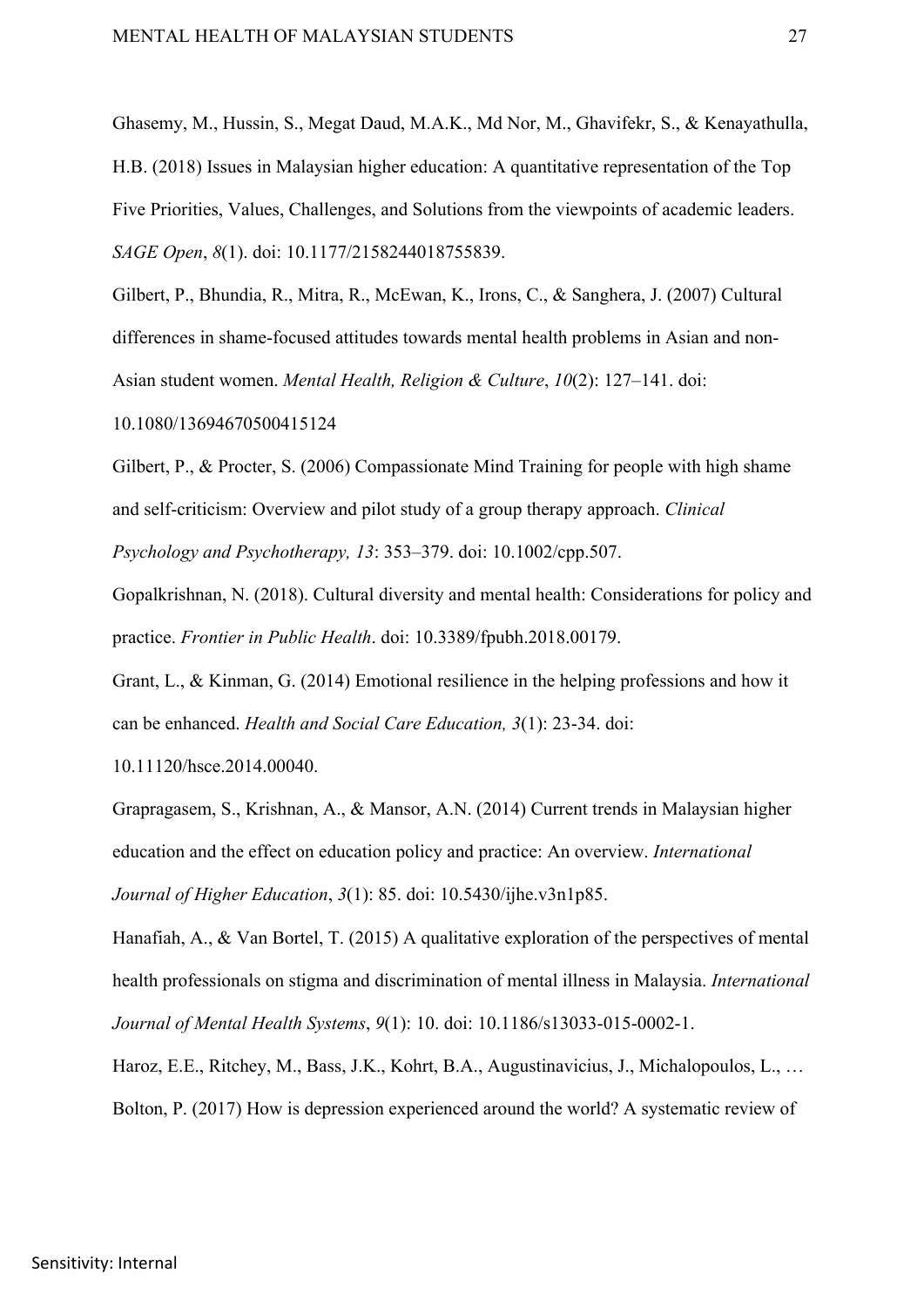qualitative literature. *Social Science & Medicine, 183*: 151–162. doi:

10.1016/j.socscimed.2016.12.030.

Harrison, E. (2013) Bouncing back? Recession, resilience and everyday lives. *Critical Social Policy*, *33*(1): 97–113. doi: 10.1177/0261018312439365.

Harzing, A.-W. (2006). Response styles in cross-national survey research. *International Journal of Cross Cultural Management, 6*(2), 243–266.

https://doi.org/10.1177/1470595806066332

Hashim, H.A., Freddy, G., & Rosmatunisah, A. (2012) Relationships between negative affect and academic achievement among secondary school students: The mediating effects of habituated exercise. *Journal of Physical Activity & Health, 9*(7): 1012-1019.

Hassan, M.F., Hassan, N.M., Kassim, E.S., & Hamzah, M.I. (2018) Issues and challenges of mental health in Malaysia. *International Journal of Academic Research in Business and Social Sciences, 8*(12): 1685–1696. doi: 10.6007/IJARBSS/v8-i12/5288.

Haukaas, R., Gjerde I., Varting G., Hallan H., & Solem, S. (2018) A randomized controlled trial comparing the attention training technique and mindful self-compassion for students with symptoms of depression and anxiety. *Frontiers in Psychology, 9*: 827. doi:

10.3389/fpsyg.2018.00827.

Hayes, A.F. (2013) *Introduction to mediation, moderation, and conditional process analysis: A regression-based approach*. New York, NY: Guilford.

Hezmi, M.A.B. (2018) Mental health a major concern in coming years among Malaysian students? *Universiti Teknologi Malaysia*. Retrieved from http://people.utm.my/azril/mentalhealth-a-major-concern-in-coming-years-among-malaysian-students/

Hoaglin, D.C., & Iglewicz, B. (1987) Fine-tuning some resistant rules for outlier labeling. *Journal of the American Statistical Association*, *82*(400): 1147. doi: 10.2307/2289392.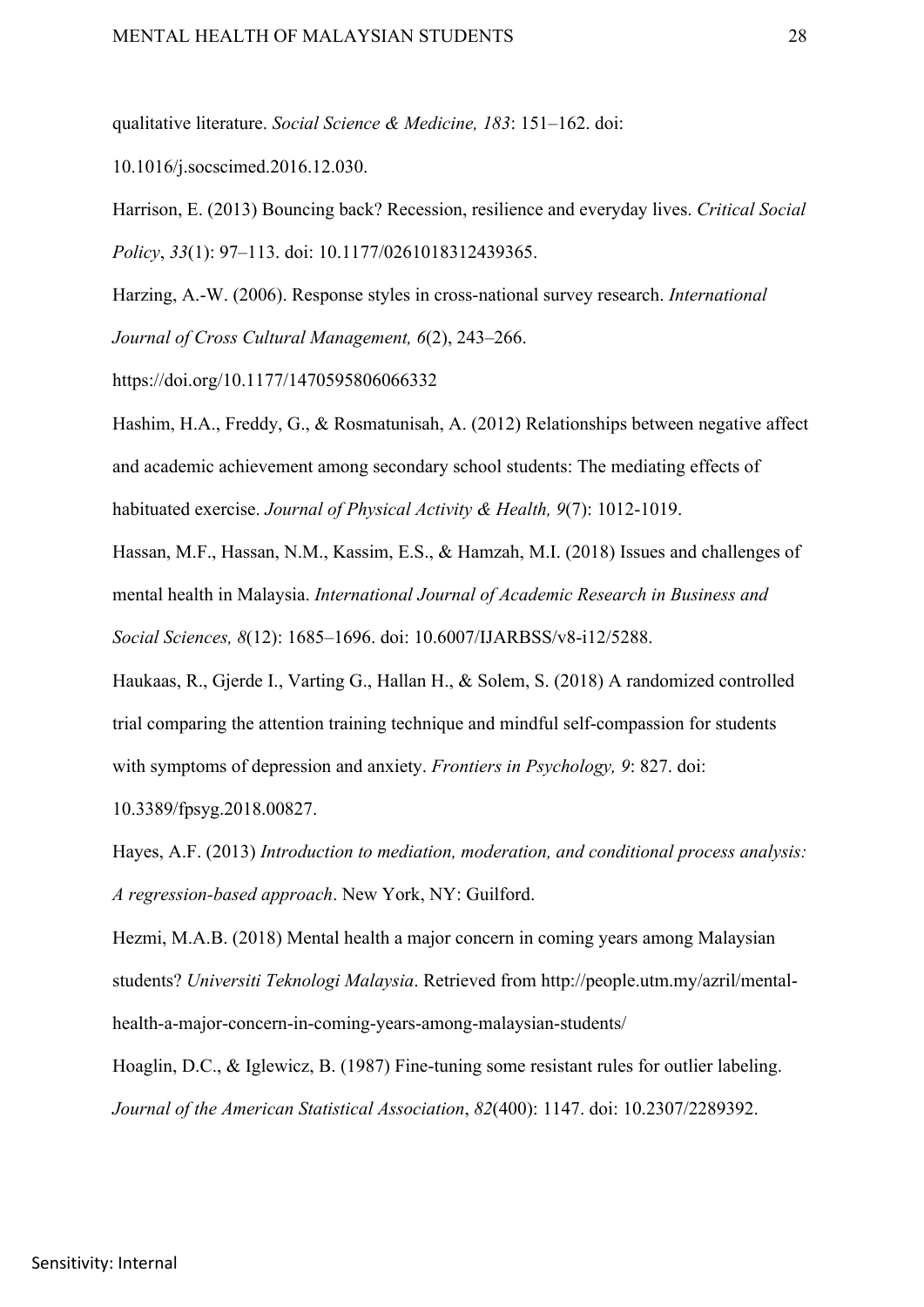Hofstede, G., Hofstede, G.J., & Minkov, M. (2010) *Cultures and organizations: Software of the mind.* New York, NY: McGraw-Hill.

Hyun, J.K., Quinn, B.C., Madon, T., & Lustig, S. (2006) Graduate student mental health: Needs assessment and utilization of counseling services. *Journal of College Student Development*, *47*(3): 247–266. doi: 10.1353/csd.2006.0030.

Jacobsen, W.C., & Forste, R. (2011) The wired generation: Academic and social outcomes of electronic media use among university students. *Cyberpsychology, Behavior, and Social Networking*, *14*(5): 275–280. doi: 10.1089/cyber.2010.0135.

Kessler, R., Amminger, P., Aguilar‐Gaxiola, S., Alonso, J., Lee, S., & Ustun, B. (2007) Age of onset of mental disorders: A review of recent literature. *Current Opinion in Psychiatry, 20*(4): 359-364. doi: 10.1097/YCO.0b013e32816ebc8c.

Knight, J., & Sirat, M. (2011) The complexities and challenges of regional education hubs: focus on Malaysia. *Higher Education, 62*(5): 593-606. doi: 10.1007/s10734-011-9467-2. Kotera, Y., Conway, E. & Van Gordon, W. (2019a). Ethical judgement in UK business students: Relationship with motivation, self-compassion and mental health. *International Journal of Mental Health and Addiction, 17*(5), 1132-1146. doi: 10.1007/s11469-018-0034-2 Kotera, Y., Gilbert, P., Asano, K., Ishimura, I. & Sheffield, D. (2019b) Self-criticism and self-reassurance as mediators between mental health attitudes and symptoms: Attitudes towards mental health problems in Japanese workers. *Asian Journal of Social Psychology, 22*(2), 183-192. doi: 10.1111/ajsp.12355.

Kotera, Y., Green, P., & Sheffield, D. (2019c) Mental health attitudes, self-criticism, compassion, and role identity among UK social work students. *British Journal of Social Work, 49*(2), 351–370. doi: 10.1093/bjsw/bcy072.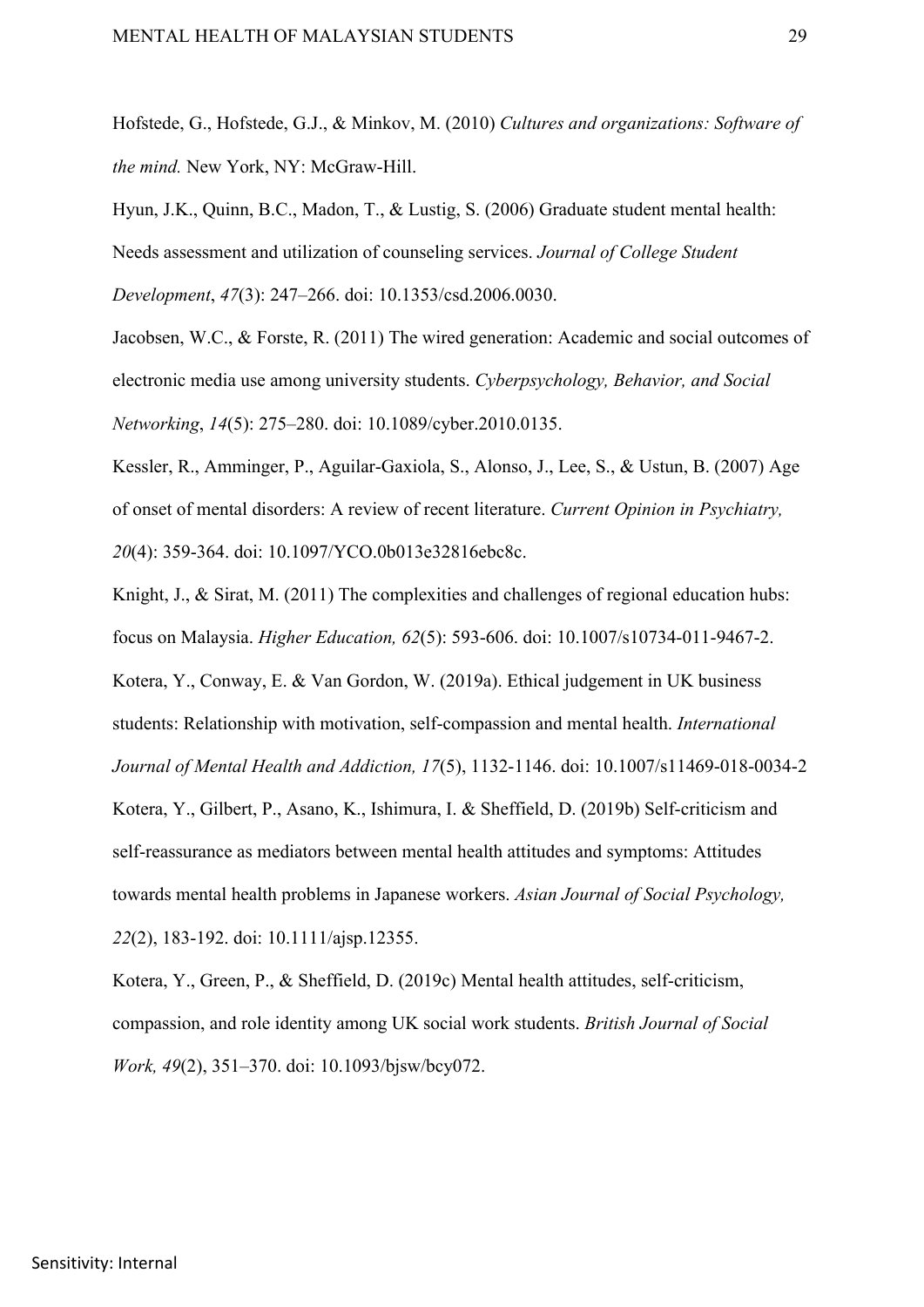Kotera, Y., Green, P. & Sheffield, D. (2019d) Roles of positive psychology for mental health in UK social work students: Self-compassion as a predictor of better mental health. *British Journal of Social Work*. doi: https://doi.org/10.1093/bjsw/bcz149.

Kotera, Y. & Ting, S.H. (2019). Positive psychology of Malaysian students: Impacts of engagement, motivation, self-compassion and wellbeing on mental health. *International Journal of Mental Health & Addiction.* https://doi.org/10.1007/s11469-019-00169-z.

Kotera, Y. & Maughan, G. (2020). Mental health of Irish students: Self-criticism as a complete mediator in mental health attitudes and caregiver identity. *Journal of Concurrent Disorders.*

Latkin, C.A., Edwards, C., Davey-Rothwell, M.A., & Tobin, K.E. (2017) The relationship between social desirability bias and self-reports of health, substance use, and social network factors among urban substance users in Baltimore, Maryland. *Addictive Behaviors, 73*: 133– 136. doi: 10.1016/j.addbeh.2017.05.005.

Lee, J.T. (2014) Education hubs and talent development: Policymaking and implementation challenges. *Higher Education*, *68*(6): 807–823. doi: 10.1007/s10734-014-9745-x

Lovibond, S.H., & Lovibond, P.F. (1995) *Manual for the Depression Anxiety Stress Scales*. (2nd. Ed.) Sydney: Psychology Foundation.

Manaf, R.A., Aljunid, S.M., & Rahman, H.A. (2009) *Economic burden of three common psychiatric disorders in Malaysia. Proceedings of the 12th World Congress on Public Health*, Istanbul, Turkey: World Health Organization.

Messina, R. (2016). *Developing a collective understanding*. Retrieved from

https://thelearningexchange.ca/videos/developing-a-collective-understanding/

Mey, C., & Yin, C.J. (2015) Mental health and wellbeing of the undergraduate students in a research university: A Malaysian experience. *Social Indicators Research, 122*(2): 539–551. doi: 10.1007/s11205-014-0704-9.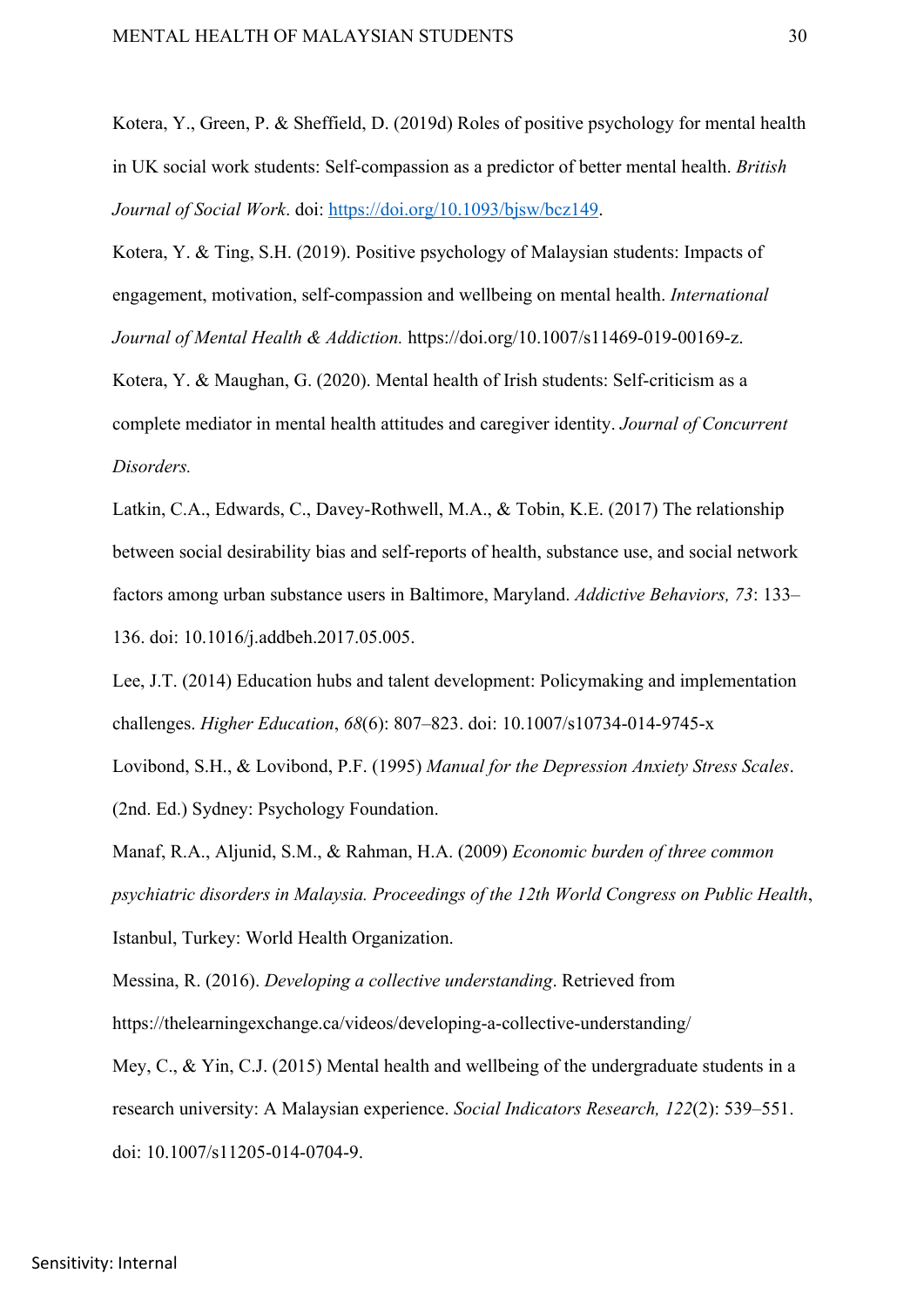Ministry of Education. (2012) Malaysian Education Blueprint 2013-2025. *Author*. Retrieved from https://www.moe.gov.my/index.php/en/dasar/pelan-pembangunan-pendidikanmalaysia-2013-2025.

Ministry of Health. (2016) Press statement by Minister of Health Malaysia. *Author*. Retrieved from http://www.moh.gov.my/english.php/database\_stores/store\_view\_page/22/451 Ministry of Higher Education. (2012) Public Institutions of Higher Education (PIHE). Official portal of Ministry of Higher Education. *Author*. Retrieved from http://www.mohe.gov.my/portal/en/institution/pihe.html.

Muris, P., van den Broek, M., Otgaar, H., Oudenhoven, I., & Lennartz, J. (2018) Good and bad sides of self-compassion: A face validity check of the Self-Compassion Scale and an investigation of its relations to coping and emotional symptoms in non-clinical adolescents. *Journal of Child and Family Studies*, *27*(8): 2411–2421. doi: 10.1007/s10826-018-1099-z

Neff, K. (2003) Self-compassion: An alternative conceptualization of a healthy attitude toward oneself. *Self and Identity, 2*(2): 85-101. doi: 10.1080/15298860309032.

Niemi, P.M., & Vainiomaki, P.T. (2006) Medical students' distress—Quality, continuity and gender differences during a six-year medical programme. *Medical Teacher, 28*(2): 136–141. doi: 10.1080/01421590600607088.

Poh Keong, P., Chee Sern, L., Ming, F., & Che, I. (2015) *The relationship between mental health and academic achievement among university students–A literature review. Proceeding of the Second International Conference on Global Trends in Academic Research*, Bandung: Global Illuminators.

Raes, F., Pommier, E., Neff, K., & Van Gucht, D. (2011) Construction and factorial validation of a short form of the Self-Compassion Scale. *Clinical Psychology & Psychotherapy*, *18*(3): 250–255. doi: 10.1002/cpp.702.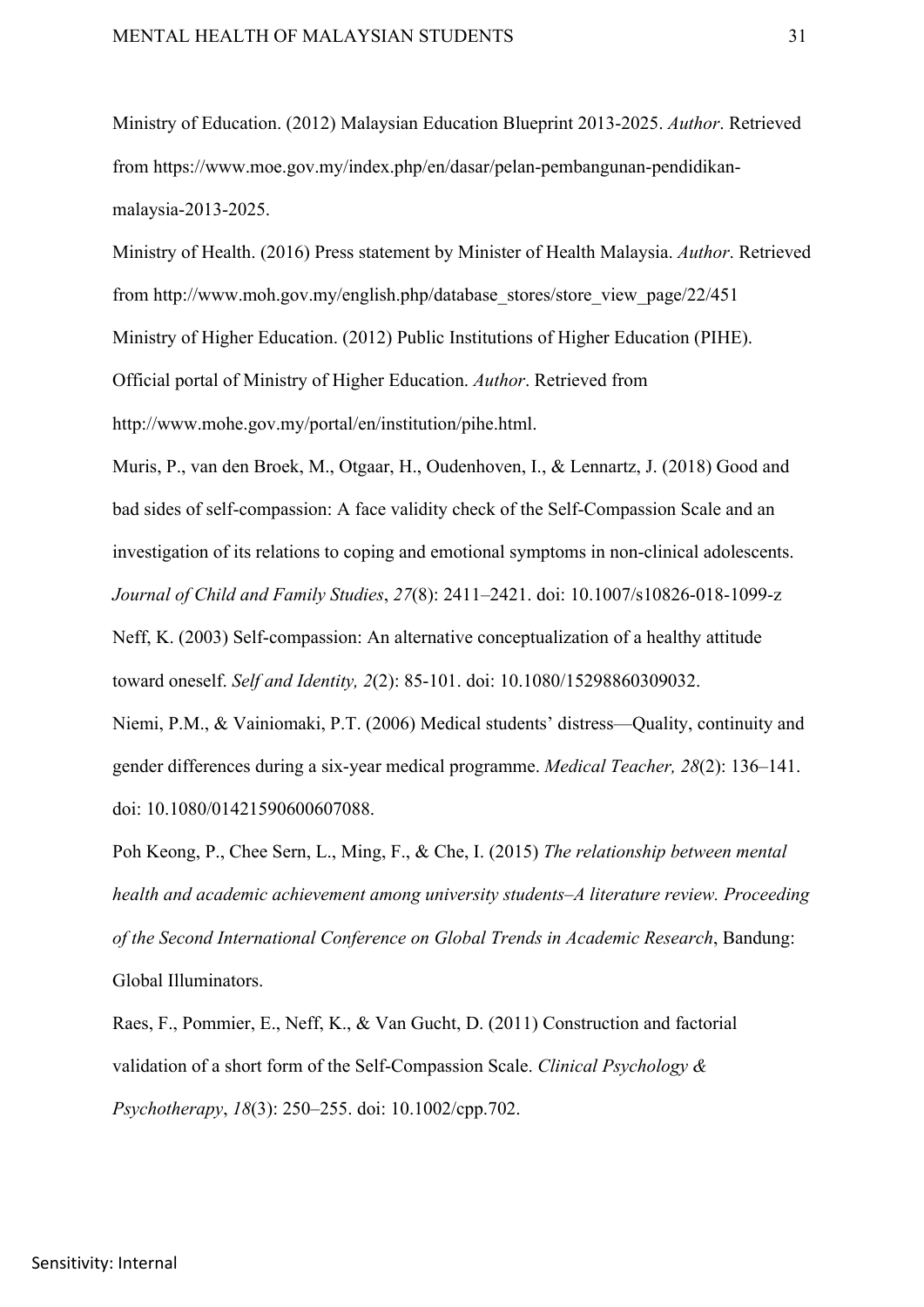Robertson, I.T., Cooper, C.L., Sarkar, M., & Curran, T. (2015) Resilience training in the workplace from 2003 to 2014: A systematic review. *Journal of Occupational and Organizational Psychology*, *88*(3): 533–562. doi: 10.1111/joop.12120.

Rosal, M.C., Ockene, I.S., Ockene, J.K., Barrett, S.V., Ma, Y., & Hebert, J.R. (1997) A longitudinal study of students' depression at one medical school. *Academic Medicine, 72*(6): 542–546.

Ross, A., Kelly, Y., & Sacker, A. (2017) Time trends in mental well-being: The polarisation of young people's psychological distress. *Social Psychiatry and Psychiatric Epidemiology*, *52*(9): 1147–1158. doi: 10.1007/s00127-017-1419-4.

Royal College of Psychiatrists. (2011) *Mental health of students in higher education*. London: Author.

Russ, E., Lonne, B., & Darlington, Y. (2009) Using resilience to reconceptualise child protection workforce capacity. *Australian Social Work, 62*(3): 324-338.

Shapiro, S.L., Shapiro, D.E., & Schwartz, G.E. (2000) Stress management in medical education: A review of the literature. *Academic Medicine, 75*(7): 748–759.

Skills for Care (2018). *Social work education 2018: Skills for care analysis of Higher Education Statistics Agency (HESA) data*. Author: Leeds.

Smith, B.W., Dalen, J., Wiggins, K., Tooley, E., Christopher, P., & Bernard, J. (2008) The Brief Resilience Scale: Assessing the ability to bounce back. *International Journal of Behavioral Medicine*, *15*(3): 194–200. doi: 10.1080/10705500802222972.

Song, Y., Huang, Y., Liu, D., Kwan, J.S., Zhang, F., Sham, P.C., & Tang, S.W. (2008) Depression in college: Depressive symptoms and personality factors in Beijing and Hong Kong college freshmen. *Comprehensive Psychiatry, 49*(5): 496-502. doi:

10.1016/j.comppsych.2008.02.005.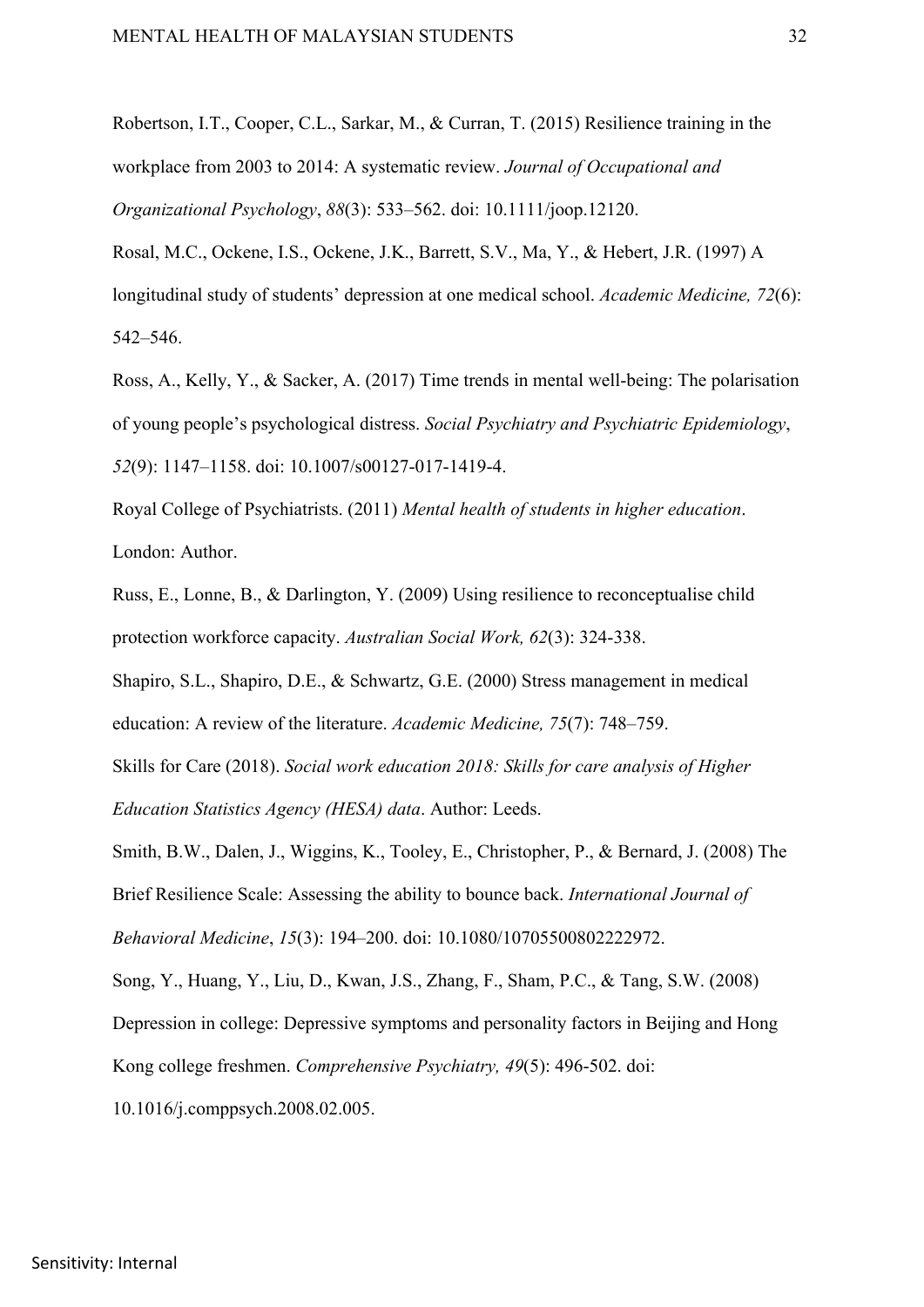Spitzer-Wong, G. (2018) More students seek mental health support, analysis shows. *British Broadcasting Corporation*. Retrieved from https://www.bbc.co.uk/news/uk-england-45824598.

Statista (2019). *Number of students enrolled in public higher education institutions in Malaysia from 2012 to 2017, by gender (in 1,000s)*. Retrieved from

https://www.statista.com/statistics/794845/students-in-public-higher-education-institutionsby-gender-malaysia/

Su Lin, L. (2018) Bridging barriers: A report on improving access to mental healthcare in Malaysia. *Penang Institute*. Retrieved from https://penanginstitute.org/wpcontent/uploads/jml/files/research\_papers/PenangInstituteinKL\_Bridging Barriers Report\_LimSuLin\_2ndJanuary2018\_final.pdf

Taylor, S. (1998) Coping strategies. *University of California, San Francisco.* Retrieved from https://macses.ucsf.edu/research/psychosocial/coping.php

Tomoda, A., Mori, K., Kimura, M., Takahashi, T., & Kitamura, T. (2000) One-year prevalence and incidence of depression among first-year university students in Japan: A preliminary study. *Psychiatry and Clinical Neuroscience, 54*(5): 583-588. doi:

10.1046/j.1440-1819.2000.00757.x.

Tugade, M.M., & Fredrickson, B.L. (2004) Resilient individuals use positive emotions to bounce back from negative emotional experiences. *Journal of Personality and Social Psychology*, *86*(2): 320–333. doi: 10.1037/0022-3514.86.2.320.

United Nations. (2015). *Transforming our world: The 2030 agenda for sustainable development*. New York, NY: New York.

University Partnerships Programme. (2017) Annual Student Experience Survey. *Author*. Retrieved from https://upp-ltd.com/student-survey/.